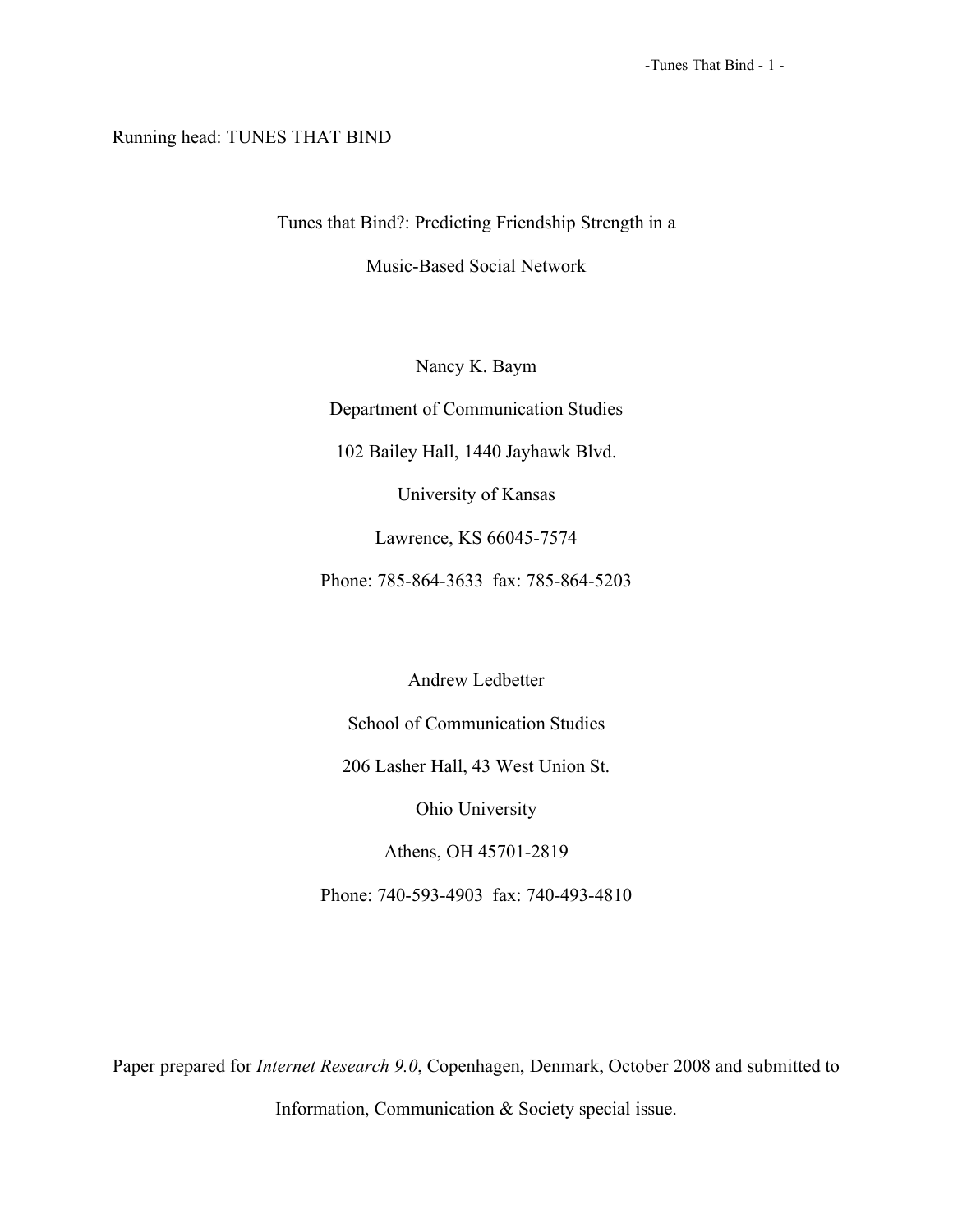# Tunes that Bind?: Predicting Friendship Strength in a

Music-Based Social Network

# Abstract

Despite the popularity of social network sites based on common interests, the association between these shared interests and relational development is not well understood. This manuscript reports results of an empirical investigation of interpersonal relationships on Last.fm, a music-based social network site with a multinational user base. In addition to baseline descriptors of relational behavior, the chief goals of this study were to examine the degree to which Last.fm relationships are characterized by homophily (and particularly by shared musical taste), the extent to which communication via Last.fm is associated with other forms of communication (both offline and online), how such communication behavior is associated with demographic and relational characteristics, and whether these variables predict strength of relational development. Results indicate that although Last.fm relational partners exhibit shared musical taste, this shared taste is not associated with relational development. Rather, following media multiplexity theory, relational development is strongly and uniquely associated with communication behavior across almost all forms of communication (including Last.fm). These results suggest that shared interests may foster the creation of weak ties, but conversion of these connections to strong ties is relatively rare.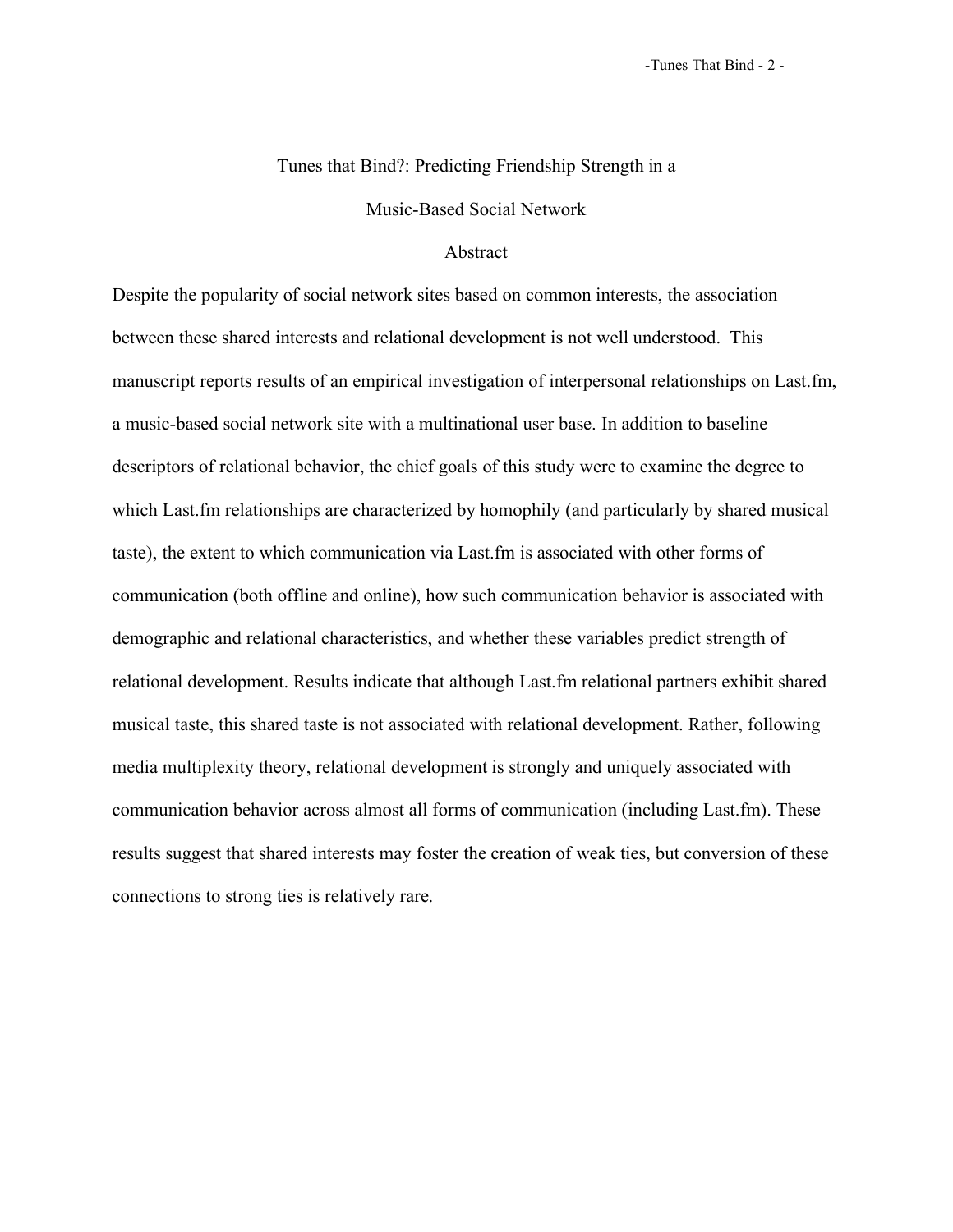-Tunes That Bind - 3 -

Tunes that Bind?: Predicting Friendship Strength in a

# Music-Based Social Network

Social network sites have become one of the most popular uses of the internet. MySpace consistently ranks among the top web sites in terms of hits, and sites such as Facebook are growing rapidly. Many nations have social network sites that are popular within their borders, yet little known outside of them (for instance, Cyworld in Korea, LunarStorm in Sweden, Arto in Denmark). Many newer social network sites are highly specialized, targeting specific user groups such as Christians, the elderly, knitters, or movie fans. Some of the most provocative questions social network sites raise pertain to the interpersonal relationships developed and maintained via such sites. This paper uses Last.fm, a music-focused and unusually international social network site, to offer a window into the nature of friendship in social network sites and to explore how social network sites fit into the increasingly complex media landscape of interpersonal relationships.

On Last.fm's blog, a staff member (Levy, 2008) recounted the staff's joy at hearing "from two users who had just started a life together." The post explained that "It all started through common musical interests on Last.fm, which led to them becoming friends online, and, over time, to discover that they were true soulmates." Levy used this to introduce that the site is using "the idea of a musical soulmate – someone who shares your most important musical tastes, your loves, likes and dislikes" as a strategy for organizing how it recommends users to one another. Music, this suggests, is a tie that binds, shared taste can be a route to shared lives. We draw on an international survey of Last.fm users to examine whether shared taste on a social network site leads actually does lead to new meaningful relationships and to look more broadly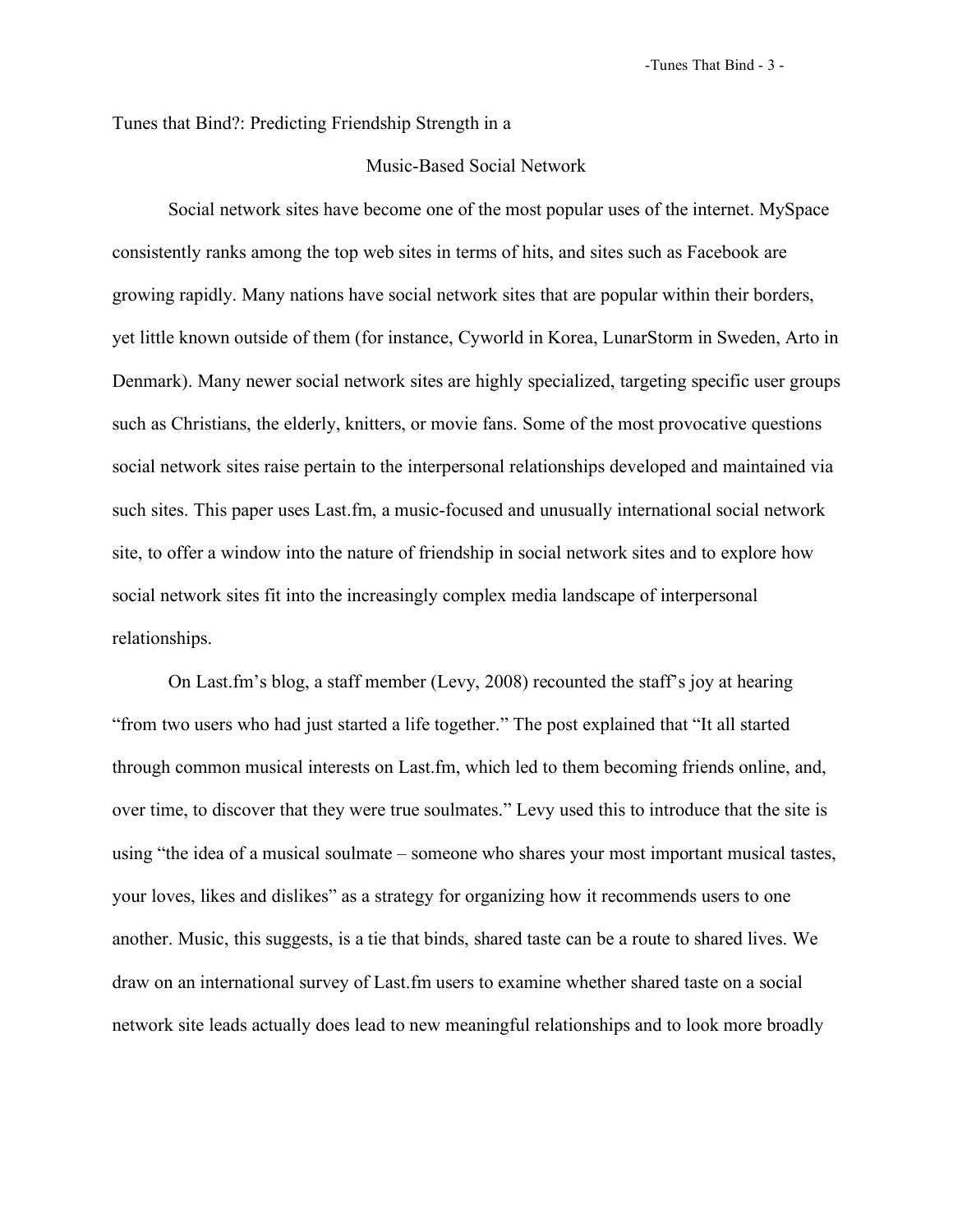at how communication and friending via Last.fm map on to other dimensions of personal relationships.

We begin with a discussion of the ambiguous nature of friendship in social network sites. After a brief introduction to Last.fm, we identify four sets of variables known to influence friendship in order to situate the effects of social network sites in the broader context of interpersonal relational development. First we consider homophily (McPherson, Smith-Lovin, & Cook, 2001), the tendency to friend similar others. We then how consider demographic and relational characteristics such as age, gender, and geographic location affect relational internet use. Third, we discuss how online socializing meshes with other forms of interaction. Finally, before presenting the survey and our findings, we turn to research regarding the strength, or extent of development, of online relationships in social network sites and other online media.

# Mediated Friendship

# **The ambiguity of friendship**

In a loose sense, all interaction on the internet can be considered a form of social networking, but the term "social network site (SNS)" refers specifically to "web-based services that allow individuals to (1) construct a public or semi-public profile within a bounded system, (2) articulate a list of other users with whom they share a connection, and (3) view and traverse their list of connections and those made by others within the system" (boyd and Ellison, 2007). Friendship provides SNS's central metaphor, as shared connections labeled "friends" within most sites.

Though they have been shown to increase social capital (Ellison, Steinfield, & Lampe, 2007), SNS friendships have not received unequivocal enthusiasm. Consider, for instance, a recent news story lamenting that "when MySpace members boast of thousands of 'friends,' most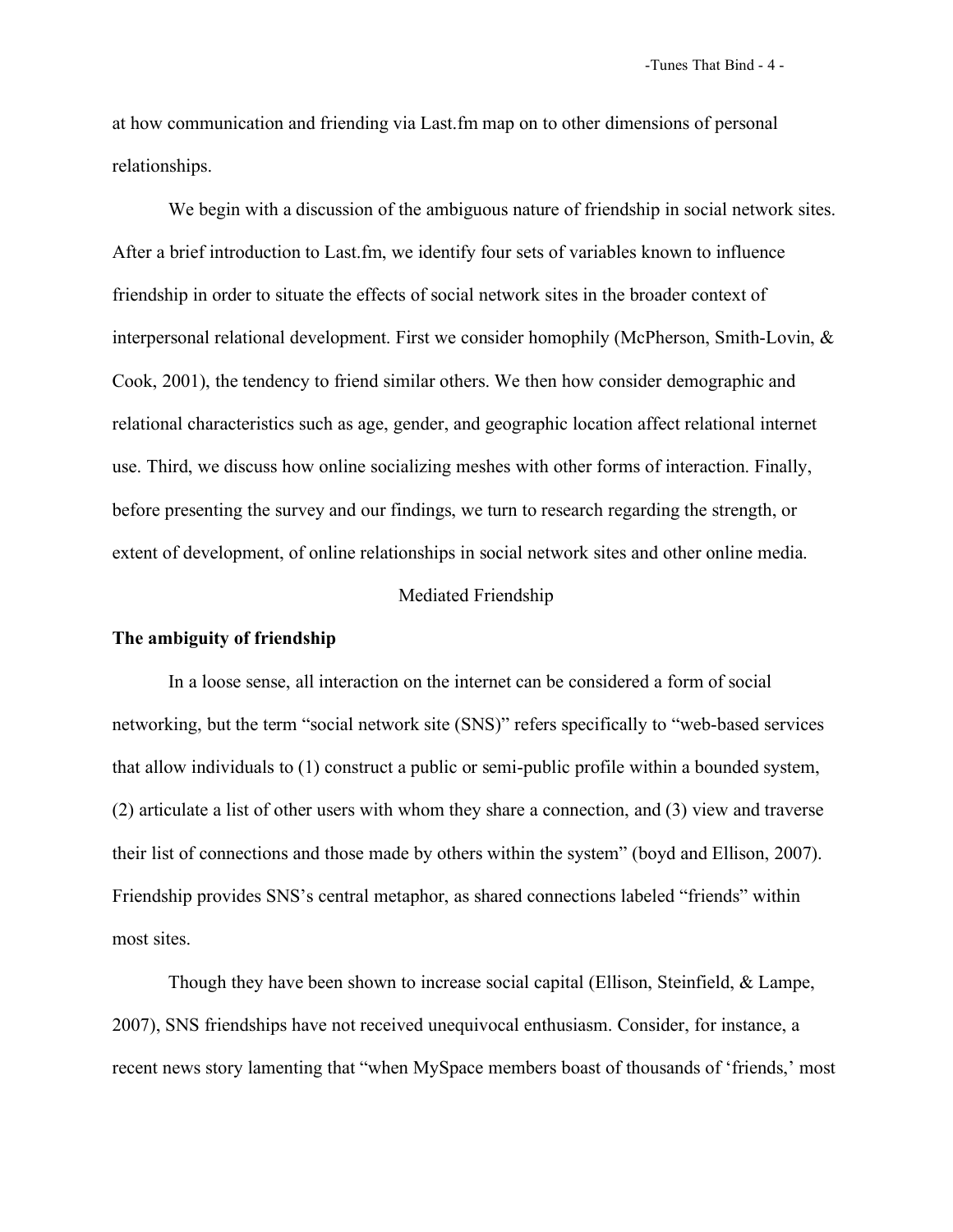with whom they've never so much as exchanged e-mail, it's clear that the concept no longer means the same thing to everyone" (Henry, 2007). Much of the concern about friendships in SNSs stems from their ambiguity. Though previous research suggests that *friendship* is a vague term even in offline contexts (Kendall, 2002; Parks, 2007), this ambiguity is enhanced in SNSs that apply the term *friend* to all social relationships enacted on the site (boyd, 2006; boyd & Ellison, 2007; Fono & Reynes-Goldie, 2006; Gross & Acquisti, 2005). For example, though the average Facebook user has approximately 150 friends (Golder, Wilkinson, & Huberman, 2007), Ellison et al (2007) found that Facebook users at one university considered only a third of their friend list to be "actual" friends. This finding, replicated by Baron (2008), raises definitional questions about the remaining two-thirds. Qualitative studies indicate that the meanings of SNS 'friendship' range from social ties that originate offline to efforts to craft public identities by linking to attractive people; some users even add "friends" simply to create a large friend list (boyd, 2006; Fono and Raynes-Goldies, 2006). The research on friending in SNSs to date focuses on general interest sites (Facebook, LiveJournal, MySpace, Friendster, etc.). There has been no comparable research published about Last.fm or any other SNS based on consumption of a specific entertainment form (e.g. music, movies, television shows,), though they are increasingly common. Hargittai (2007) argues that such research is needed, as different SNSs "may attract different populations and may encourage different activities."

## **Last.fm**

Founded in London in 2005, Last.fm functions as both an SNS and a music recommendation, streaming and, to a lesser extent, downloading service. In May, 2007, when it was bought by CBS Corporation for US\$280 million, Last.fm boasted more than 15,000,000 active users in hundreds of countries. Anyone can stream music through the site. Its millions of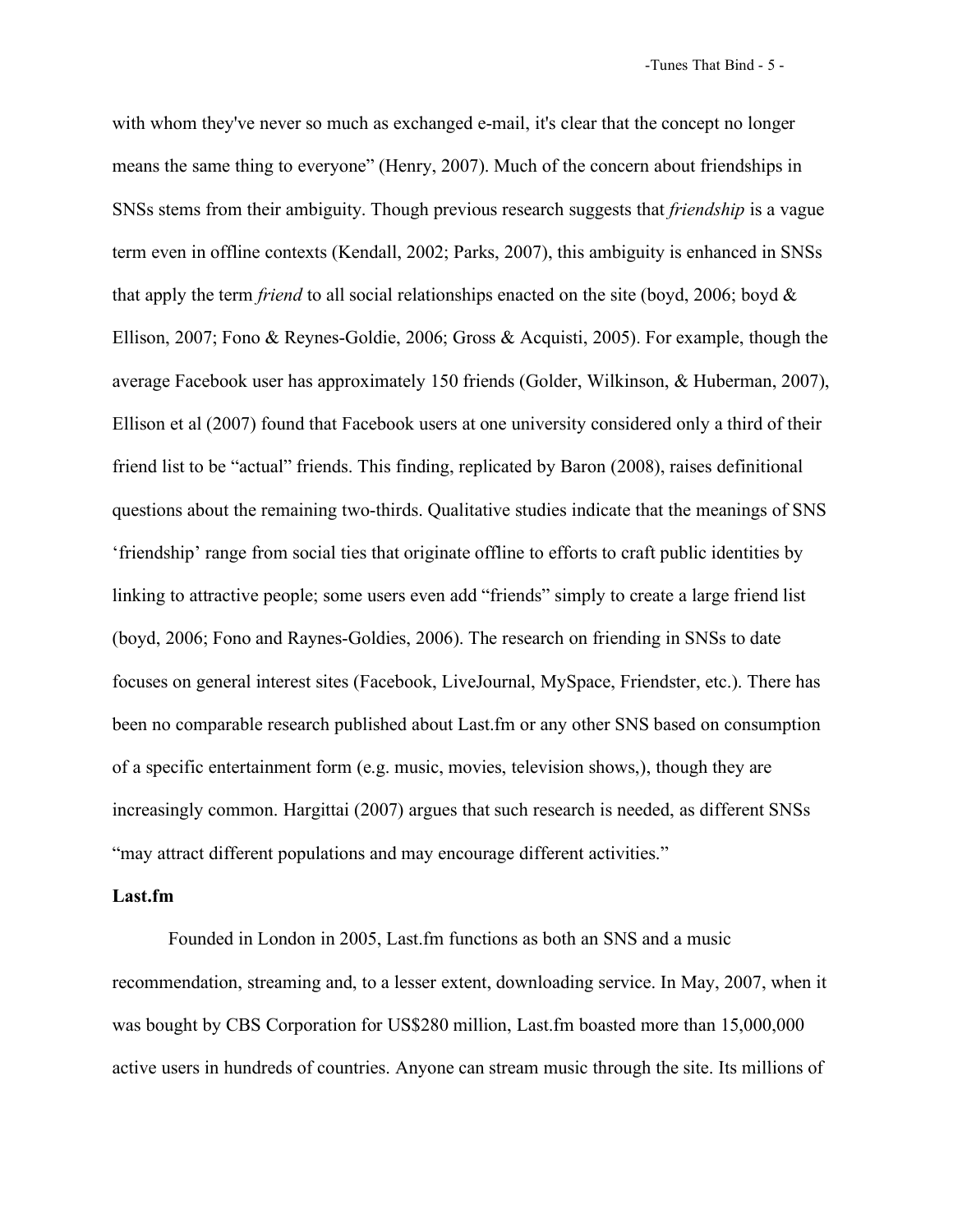registered users can also download software that tracks all music they listen to on their computer or through personalized radio streams. Each registered user has a profile which displays the most recent songs they have played, and regularly updated charts of their top artists and songs. Users have limited ability to personalize their profiles beyond this – they can select their user picture, write their own content for the "about me" section, create a playlist for others, and create radio stations by tagging music. They cannot modify profile layout, color schemes, fonts or other design elements.

Not all users take advantage of the site's social network functions. For some, the ability to stream music, keep track of their personal music charts, and receive music recommendations are their sole motivations for using the site. More socially-motivated users mark others as "friends." Once the friendship is approved by both relational partners, each appears in the others' publicly visible friends list. Last.fm provides several communication platforms for those interested in using the site socially, including writing publicly-visible messages on one another's profiles in the "shoutbox", sending one another private personal messages, and participating in site-wide discussion forums. A quick perusal of the site demonstrates that users vary widely in their use of friending; some have many friends, many have none.

Understanding friendships in Last.fm helps us learn not only about friendship in that site, but also about friendship in SNSs more generally. As it is based on music, Last.fm offers the chance to see how friendships in niche SNS sites may differ from those in other sites, and provides an opportunity to explore the relative impact of shared niche taste in relationship formation and maintenance. Last.fm's highly multinational user base makes this line of investigation more compelling (Fragoso, 2006; Hargittai, 2007; Kim & Yun, 2007). Because we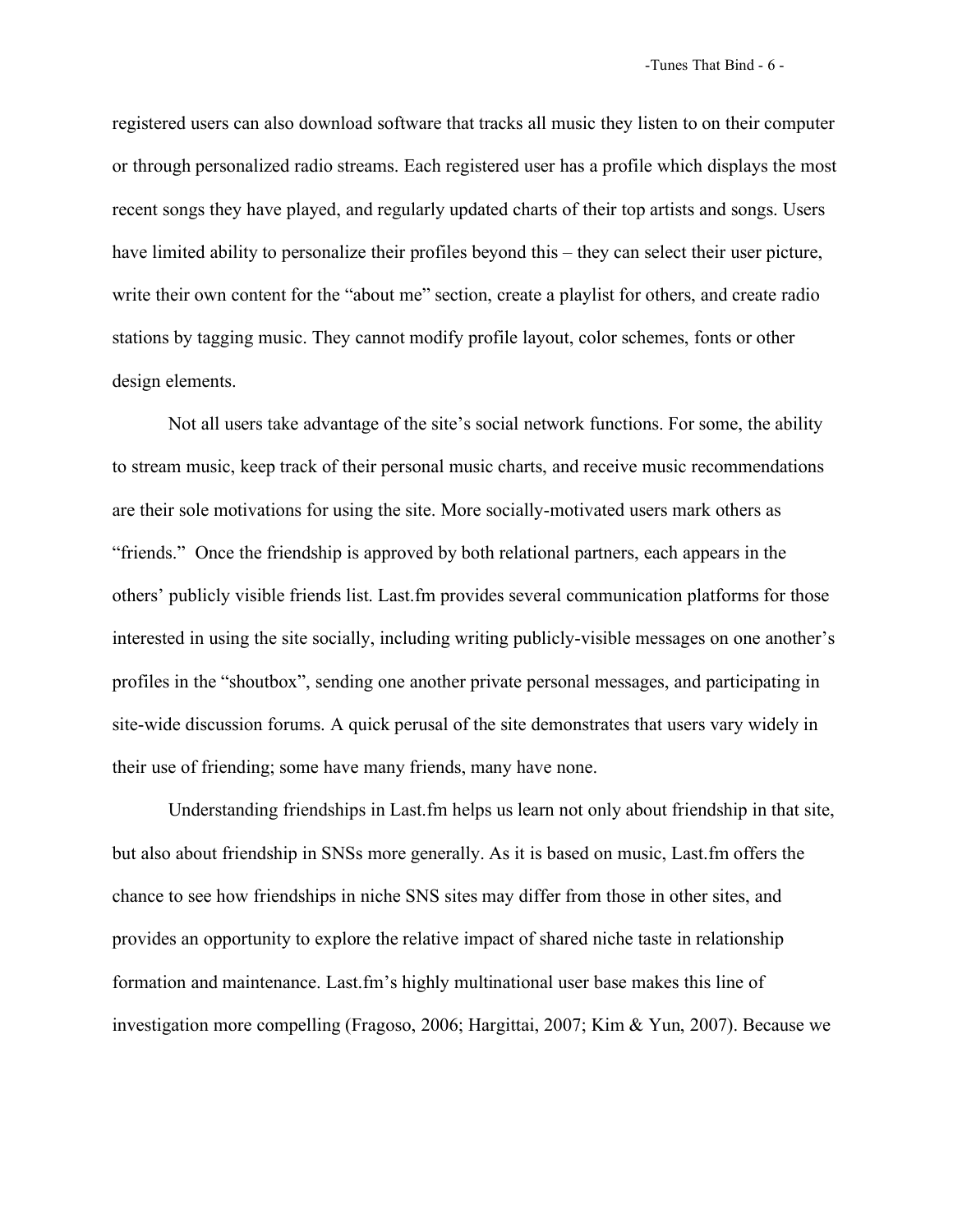have no data on friendships in this sort of SNS, the first set of research questions are aimed at establishing baseline descriptors of Last.fm friendships:

## *RQ 1: What are the baseline descriptors of the friendships on Last.fm?*

- RQ 1a. How many friends does the average respondent have?
- RQ 1b. What proportion of friendships first began on Last.fm?
- RQ 1c. On average, how long have friendship pairs been Last.fm friends?

# **Homophily in Online Friendships**

Friendship theory and research has long recognized that most people tend to prefer friends that they perceive as similar on a host of demographic and social characteristics (McPherson & Smith-Lovin, 1987; McCroskey, McCroskey, & Richmond, 2005). Likewise, research about online friendship formation has emphasized the importance of shared interest in many of the internet's social forums, noting that this creates a platform of similarity on which users build new relationships (McKenna & Bargh, 2000; McKenna, Green & Gleason, 2002; Parks & Floyd, 1996). Mosts SNSs foreground interests in profile self presentations by including pre-determined taste categories which users can fill in on their profiles (e.g. Heer and boyd, 200?; Liu, Maes and Davenport 2006; Liu, 2007). Shared musical taste is an important element of Last.fm's design, as the site recommends both music and potential friends (people they call "neighbours") based on overlapping listening habits.

Despite this theoretical argument for the importance of homophily in online friendships, empirical evidence for the role of shared taste in predicting relationships in SNSs is mixed. Some studies report that SNS friendships demonstrate homophily in shared relationships and ethnicity (Adamic, Büyükkökten, & Adar, 2003; boyd & Heer, 2006; Hargittai, 2007). In contrast, Liu (2007) examined 127,477 MySpace profiles and found that rather than matching the interests of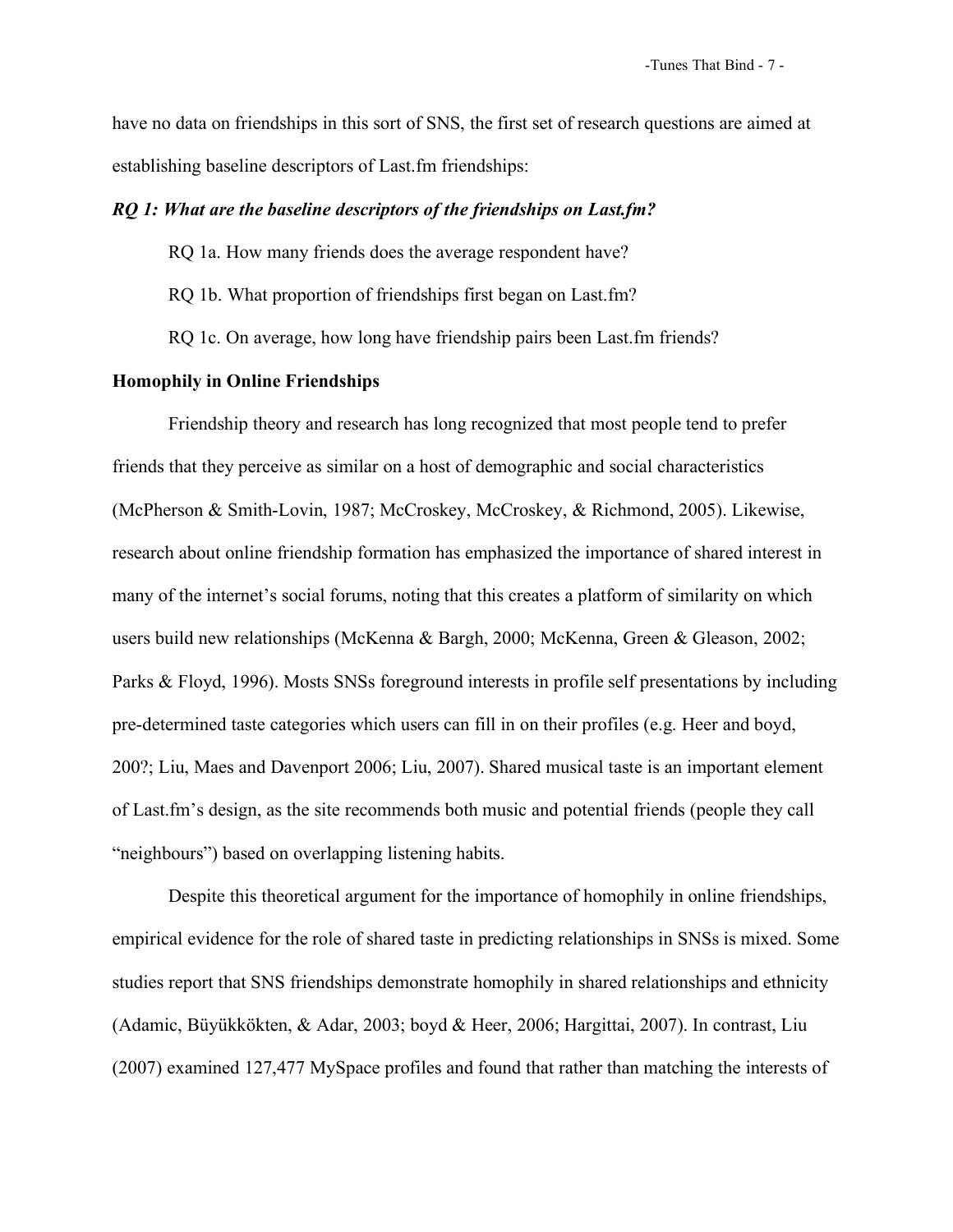their friends, "on average, MySpace users tended to differentiate themselves from their friends, rather than identifying with their friends' tastes." Liu argues that this could stem from the need to differentiate one's self in order to have an identity. Alternatively, SNSs (and, more generally, the internet) may offer the means to create relationships across differences that constrain the development of face-to-face friendships (e.g., crossing difference in age, sex, or nationality). Following previous theory and these conflicting findings, the second set of research questions probe the role of homophily in Last.fm friendships.

# *Research Question 2: To what extent are Last.fm friendships characterized by homophily?*

RQ 2a. To what extent are friendship pairs similar or different in age?

RQ 2b. To what extent are friendship pairs similar or different in sex?

RQ 2c.To what extent are friendship pairs similar or different in geographic location?

RQ 2d. To what extent are friendship pairs similar or different in musical taste?

#### **Demographic Variation in Online Friendships**

The use of the internet for relational purposes varies across populations. Three particularly salient factors are age, gender, and geography. Much of the academic research and popular discourse about SNSs has focused on young people, reflecting concern that SNS use may threaten young people's well-being (see Marvin, 1988, for a historical comparison). Such work is clearly important, but not sufficient. The lack of research on older populations means that we do not know if young people differ from older people in the ways they use SNSs relationally. Despite the potential importance of age differences, they have not been systematically investigated in previous empirical research.

In contrast, we know a good deal about the role of gender. Several studies report that women are more likely to use a variety of internet technologies for relational purposes (Boneva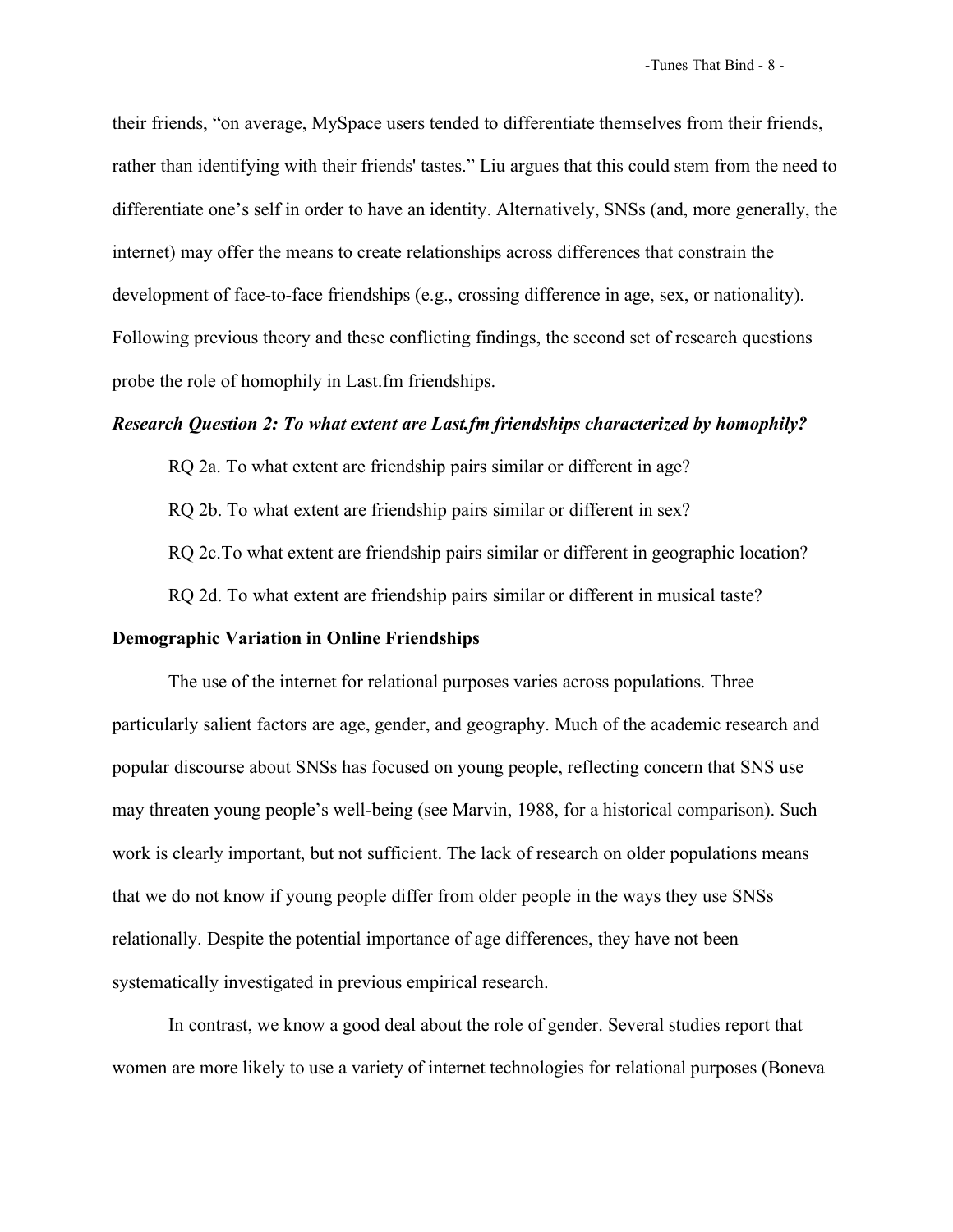& Kraut, 2002; Gilbert et al., 2008; Lampe, Ellison & Steinfield, 2007; Pew, 2000) and enjoy online communication more than do men (McKenna et al., 2002). Relatedly, Gilbert, Karahalios, and Sandvig (2008) also found that both sexes have more female than male MySpace friends. Furthermore, cross-sex friendships may be more likely to occur online (Parks & Roberts, 1998) and be of higher quality than same-sex online friendships when they do (Chan & Cheng, 2004).

A third important demographic factor is the geographical proximity of relational partners. Email seems to be particularly useful in sustaining long distance relationships (Baym, Zhang  $\&$ Lin, 2004; Chen, Boase, & Wellman, 2002; Dimmick, Kline & Stafford, 2000; Quan-Haase, Wellman, Witte, & Hampton, 2002), though these studies also reported that online communication is widely used in local relationships. Golder et al (2007) reported that slightly more Facebook messages were exchanged between students at the same university than different universities, and Ledbetter (in press) found no difference in the association between online relational maintenance behaviors and friendship closeness when comparing local and longdistance friends. In contrast to the foci of these studies, Last.fm encourages connections between geographically distant others who might not otherwise meet, and hence forms an important context in which to further explore these issues.

There are also international and ethnic differences in the use of online communication for personal relationships. In contrast to the US, Catalanians rarely use the internet to communicate with their friends and neighbors (Wellman et al., 2003). Research in different Los Angeles ethnic communities (Matei & Ball-Rokeach, 2002) found that Korean and Chinese residents were more likely than those from other cultural backgrounds to form new friendships online. Last.fm's internationalism offers the opportunity to compare this across geographical regions. Based on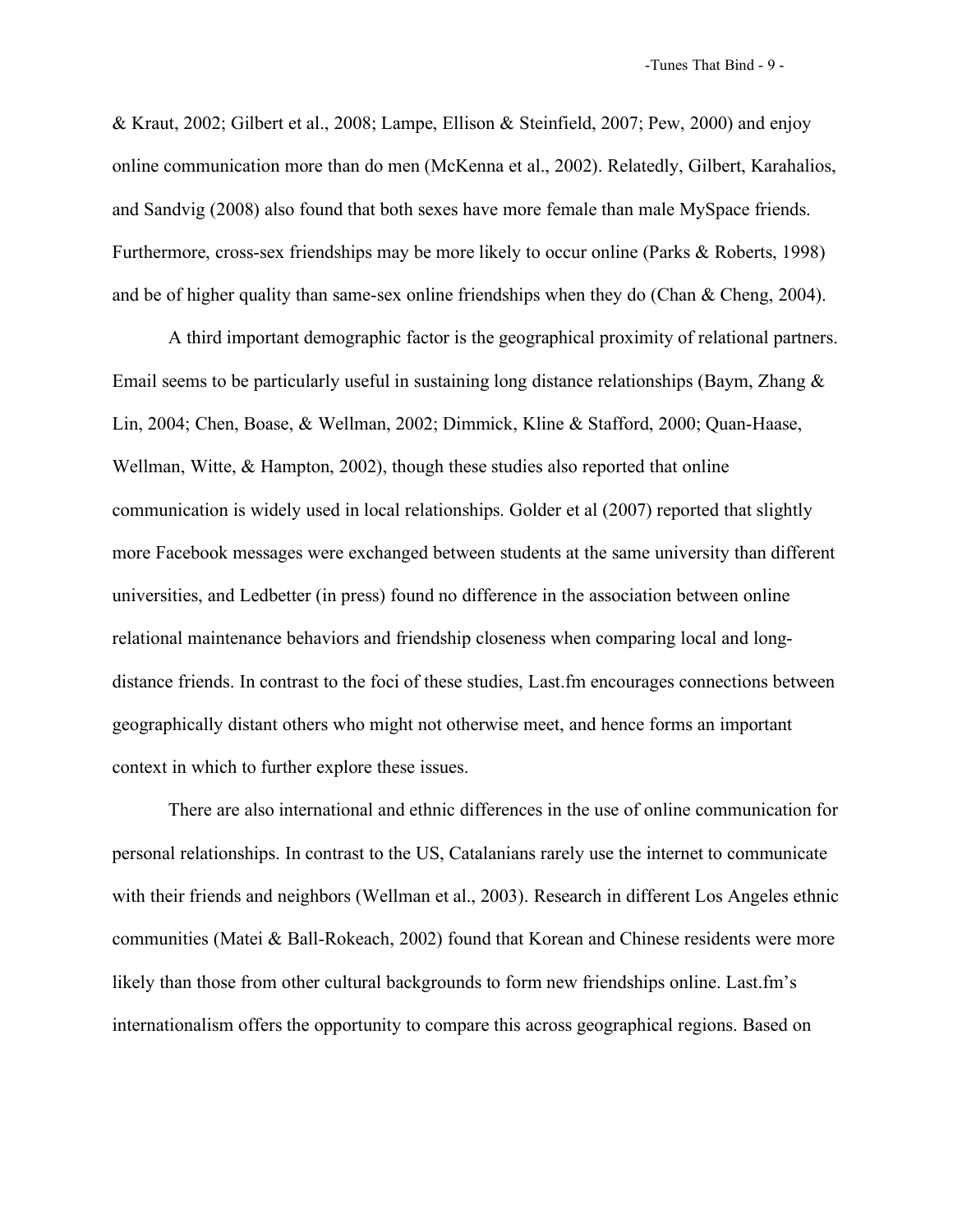this previous research, our third and fourth research questions examine how demographic variables are associated with Last.fm friendship behavior:

*Research Question 3: Does the total number of friends that people have on Last.fm vary based on their demographic characteristics (age, sex, geographic region)?*

*Research Question 4: Does the number of friendships that began on Last.fm vary based on demographic characteristics (age, sex, geographic region) of themselves or their partners?* **The use of multiple media**

Recent empirical research and theoretical development has emphasized how internet use fits into everyday communication across multiple media (Baym, Zhang, & Lin, 2004; Baym, Zhang, Kunkel, Ledbetter, & Lin, 2007; Haythornthwaite, 2005; Haythornthwaite & Wellman, 2002; Katz & Rice, 2002; Ledbetter, in press). These studies have found that online communication does not substitute for face-to-face conversation or other forms of communication, but supplements (and perhaps even increases) offline interaction. We know little about this in the context of communication via SNSs, nor do we know how different kinds of internet use (e.g. chat, email, web boards) fit with one another as the internet has generally been treated as a single medium. Our fifth set of research questions thus ask:

# *Research Question 5: To what extent and how do Last.fm friends use multiple media?*

RQ 5a. How many, and which, media (including different modes of online interaction) do Last.fm friends use to communicate?

RQ 5b. How do the uses of those media correlate with one another?

Given that we have already identified a number of factors we expect to affect Last.fm friendships, we also ask: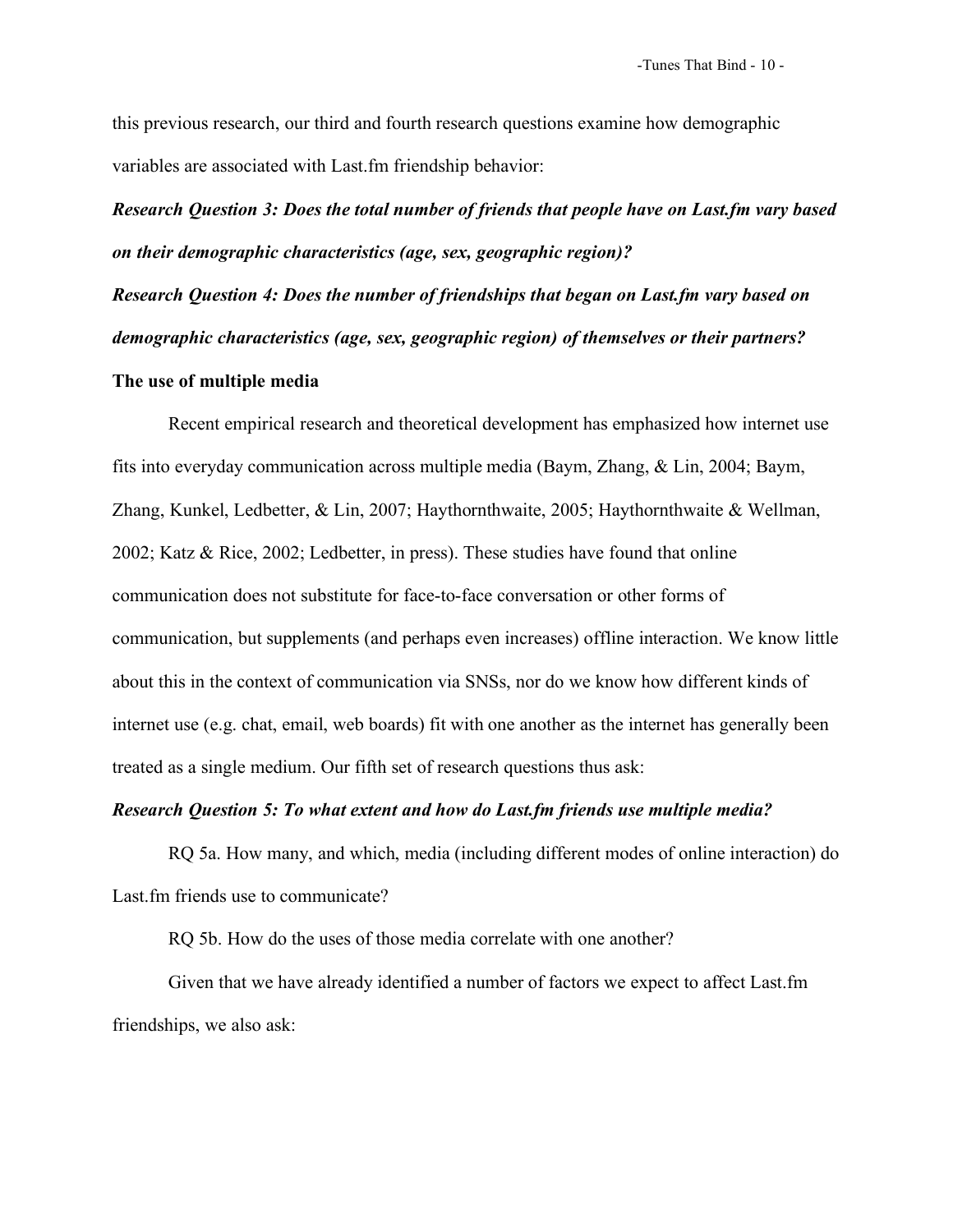RQ 5c. How do demographic characteristics (participant age, participant sex, friend sex, and participant's geographic region) and relational characteristics (geographic proximity, age similarity, sex-similarity, shared musical taste) correlate with media use?

# **Relational Development**

As the quote about MySpace suggests, many worry about the quality of SNS friendships. Tie strength has been an important concept in the analysis of online relationships. The internet may be particularly good for the formation or maintenance of weak or specialized relationships (e.g. Wellman & Gulia, 1999). Ellison et al (2007) demonstrated that many Facebook friendships are weak ties, arguing that Facebook enables "participants to capitalize on weak ties (such as 'friending' a friend of a friend) and convert latent ties to weak ties (such as looking up the profile of someone in a shared class . . .)." Donath (2007) questioned whether SNSs might thus "shift people's social world from one focused on a few important relationships to one consisting of an immense number of weak relationships."

People with stronger ties seem to use more media to communicate, a phenomenon Haythornthwaite (2005) has called *media multiplexity.* She posited that weak tie relationships rely on passive interaction opportunities; conversely, strong tie relationships use multiple means of communication, proactively seeking private person-to-person communication (Haythornthwaite, 2005). The language of tie strength is grounded in sociology. Communication scholars talk more often in terms of "relational development," conceptualizing relationships as ongoing processes that change along several dimensions as they grow closer. This approach is consistent with the strong/weak tie approach, although it emphasizes how weaker ties may develop into stronger ones and pays less attention to the meaningful rewards weak ties provide. Furthermore, though media multiplexity suggests that more developed relationships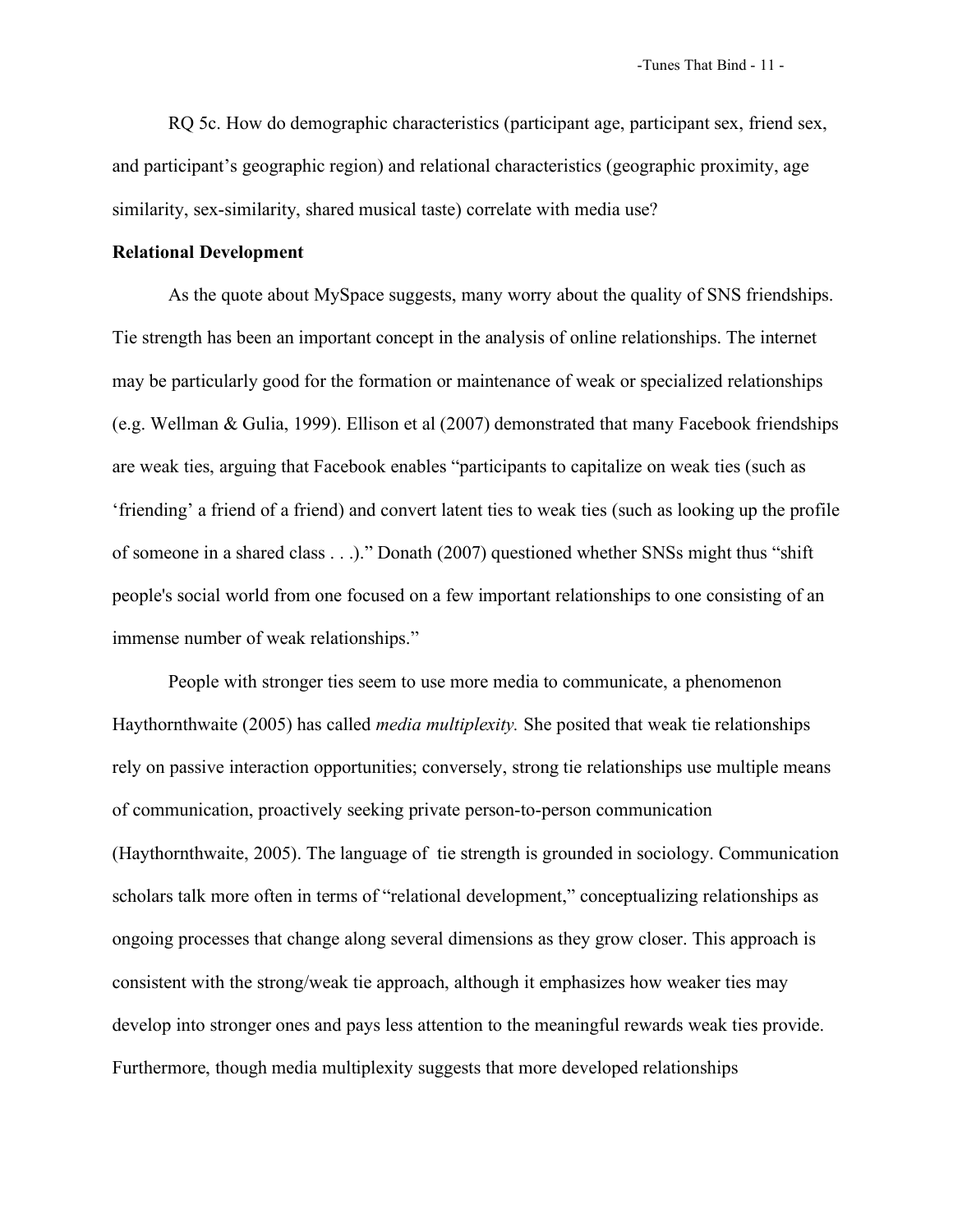communicate via more media, the theory says little about the relative contribution of media use to tie strength in comparison to other factors known to affect relational quality. Our final set of research questions address the issue of relational development.

# *Research Question 6:What differentiates the more developed/stronger friendships on Last.fm from those that are less developed/weaker?*

RQ 6a. How strong/developed are these relationships?

RQ 6b. Do demographic characteristics (participant age, participant sex, friend sex, and participant's geographic region) predict the extent of relational development?

RQ 6c: Does whether a friendship began on Last.fm predict relational development?

RQ 6d: Does the length of time that people have been friends on Last.fm predict relational development?

RQ 6e: Do similarities in age, sex, regional location, musical taste, and geographic proximity predict the likelihood of relational development?

RQ 6f: Does media use predict relational development? If so, does communication *via Last.fm* predict relational development?

#### Method

*Participants*. Ideally, these questions would be addressed by randomly sampling all Last.fm users, but this was not possible as there was no way to directly contact users outside of the site. A random sampling of users online at any given time, or of user profiles, would have been distorted as the former are likely to be particularly heavy users and the latter likely to log on so rarely as to never see the solicitation. Furthermore, on-site direct solicitation would have been considered spam. Therefore, with the approval of Last.fm's management, the first author posted an announcement of the survey to the two site-wide general discussion forums. One of the site's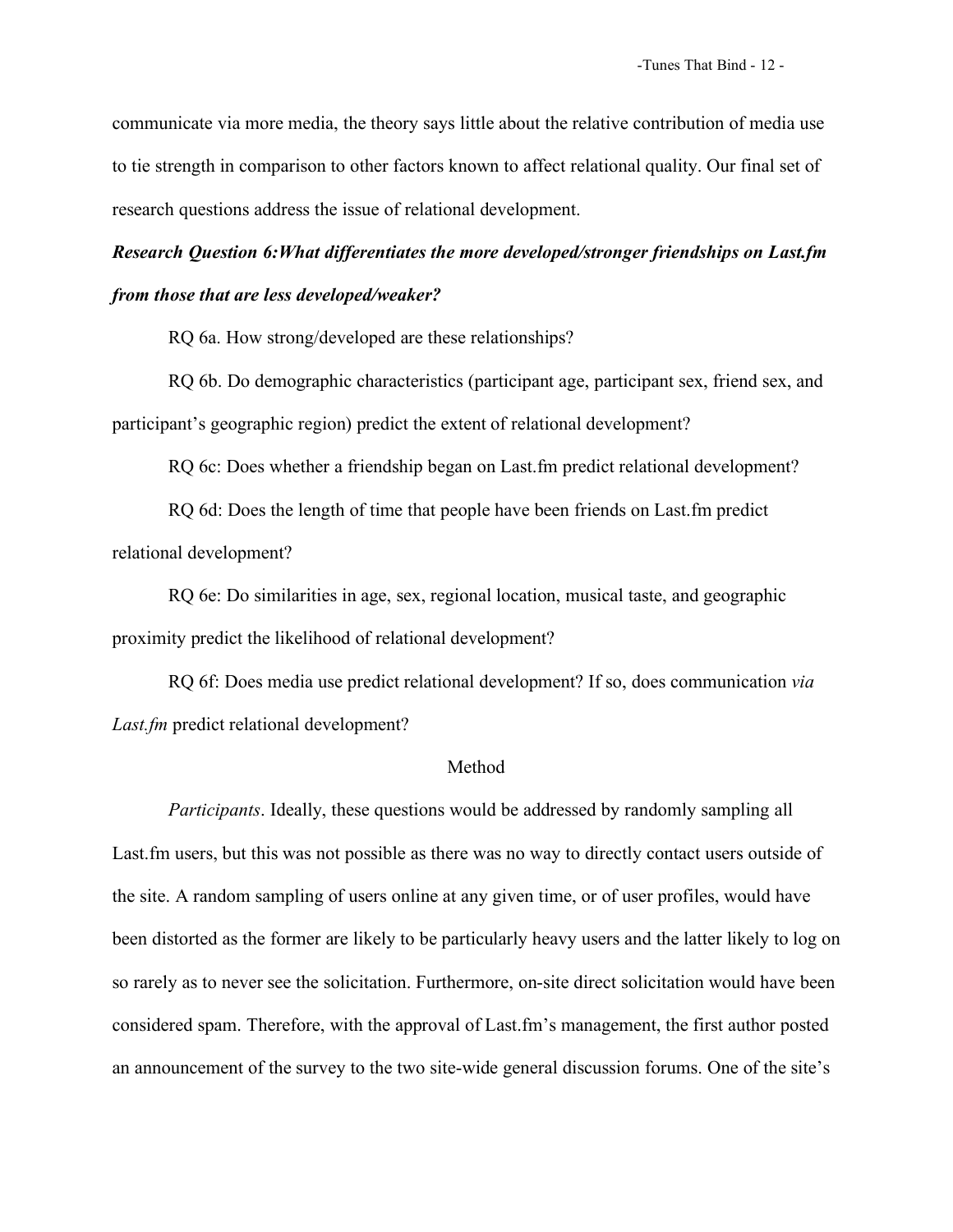most visible staff-members then posted an endorsement and "stickied" the thread so that it always appeared at the top of the list of forum threads, regardless of how many new threads were added. To spread the sample more widely, the last page of the survey urged those who had completed it to recruit others. Several respondents posted notices of the survey in their own profiles, in groups of which they were members, and in notes left on others' profiles.

The survey was active for six weeks. In that time there were 701 respondents. After deleting minors, those who had not answered all questions, and those who reported having no friends, there were 559 respondents (355 male, 204 female). Participant age ranged from 18 to 57 years ( $m = 25.98$ ,  $sd = 8.16$ ). Length of Last.fm usage ranged from zero to 60 months ( $m =$ 18.35, *sd* = 10.91). Participants reported 48 countries of residence, with the most common being the United States (*n* = 165, 29.5%), the United Kingdom (*n* = 101, 18.1%), Germany (*n* = 33, 5.9%), Australia (*n* = 27, 4.8%), Canada (*n* = 26, 4.7%), the Netherlands (*n* = 24, 4.3%), Poland  $(n = 19, 3.4\%)$ , and Finland  $(n = 18, 3.2\%)$ . Others reported countries of residence in Europe (e.g., Italy, Spain), South America (e.g., Argentina, Brazil), and Asia (e.g., Japan, Saudi Arabia).

The sample is very diverse, but skewed. In comparison to internal statistics provided by Last.fm, respondents are a particularly heavily involved subset of users. On average, they are older, have been using the site longer, are far more likely to be paid subscribers, and have considerably more Last.fm friends than the average Last.fm user. The data and analyses that follow should be seen as representing the views of those Last.fm users who are most interested in using Last.fm for social and relational purposes, rather than those of the average user of the site.

*Procedures*. While taking the survey, participants were instructed to open their Last.fm profile in a separate window, and note the friend appearing first on their friends list. As Last.fm randomly generates the order of the friend list every time the profile is loaded, this permitted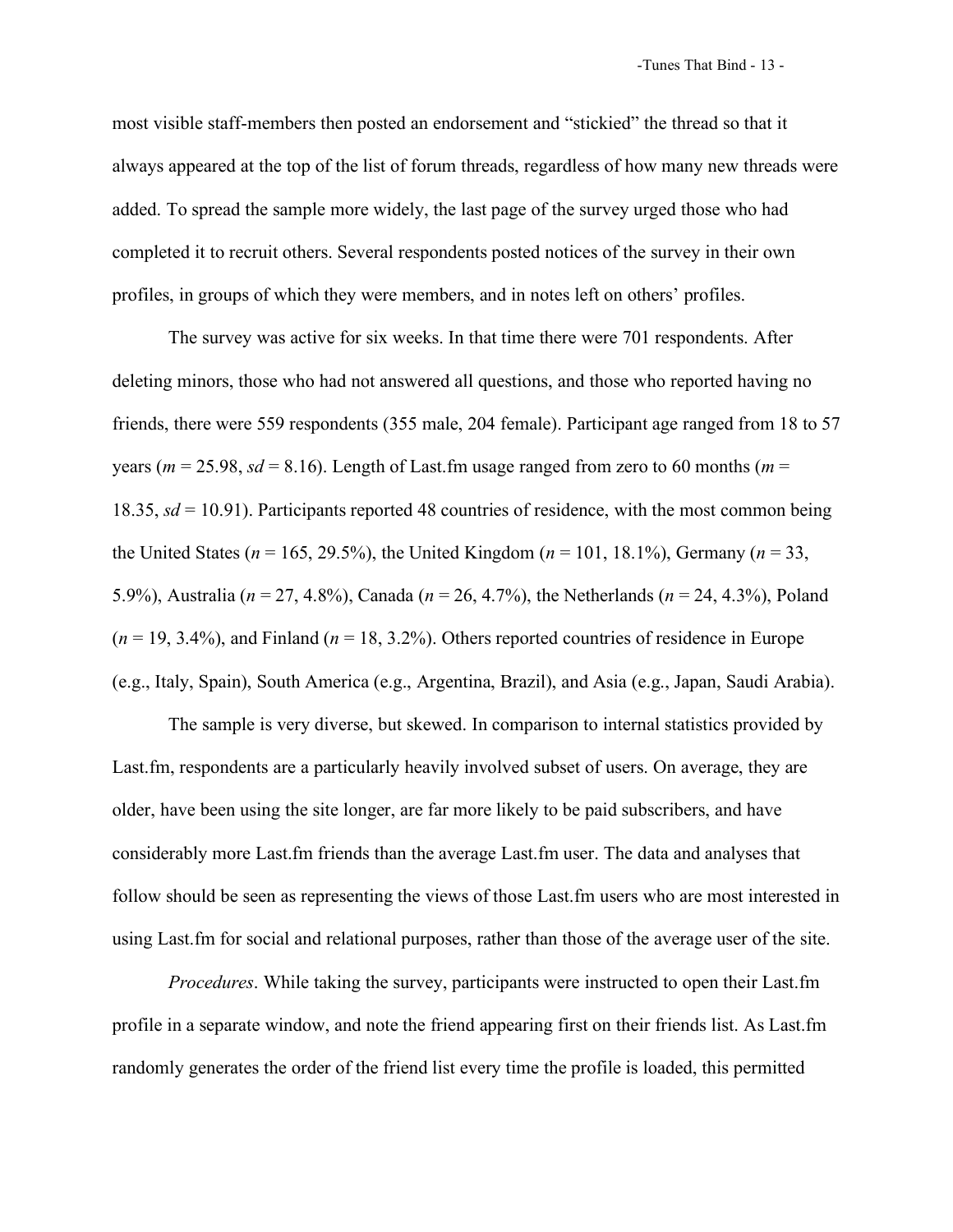random selection of a specific Last.fm friend and helped to compensate for the nonrandom sampling of participants. Respondents were told to answer all questions about their Last.fm friendship with this friend in mind.

*Demographic characteristics*. Participants reported whether they were female or male, specified their age, and indicated their country of residence. Country of residence was measured via a list of 25 countries, with an additional response option for 'other' nations not on the list. Given the small number of participants reporting from several nations, several responses were recoded to reflect four broader geographic regions. This recoded variable reflected whether the participant lived in the United States and/or Canada ( $n = 191, 34.5\%$ ), the United Kingdom ( $n =$ 101, 18.1%), another European nation (*n* = 188, 33.6%), or other nation (*n* = 77, 13.8%). Participants also reported how many friends they had on Last.fm.

*Friendship characteristics*. A dichotomous measure assessed whether or not the friendship originated on Last.fm, with a slim majority (*n* = 295, 52.8%) reporting that the friendship had originally started elsewhere. Participants also reported how long they had been Last.fm friends with response options including (a) in the last month, (b) 1-3 months ago, (c) 3-6 months ago, (d) 6-12 months ago, (e) 1-2 years ago, and (f) more than 2 years ago. These response options reflect that Last.fm began in 2005, and thus friendship links more than two years old would be quite rare.

*Shared musical taste.* Using two questions measured on a 5-point Likert-type scale (1 = Not at all important,  $5 = \text{Very important}$ , participants reported the extent to which "shared taste" in music" and "shared musical history" motivated the formation of their Last.fm friendship. These two items demonstrated acceptable internal reliability (Cronbach's  $\alpha$  = .87), and thus were averaged into a single indicator of shared musical taste.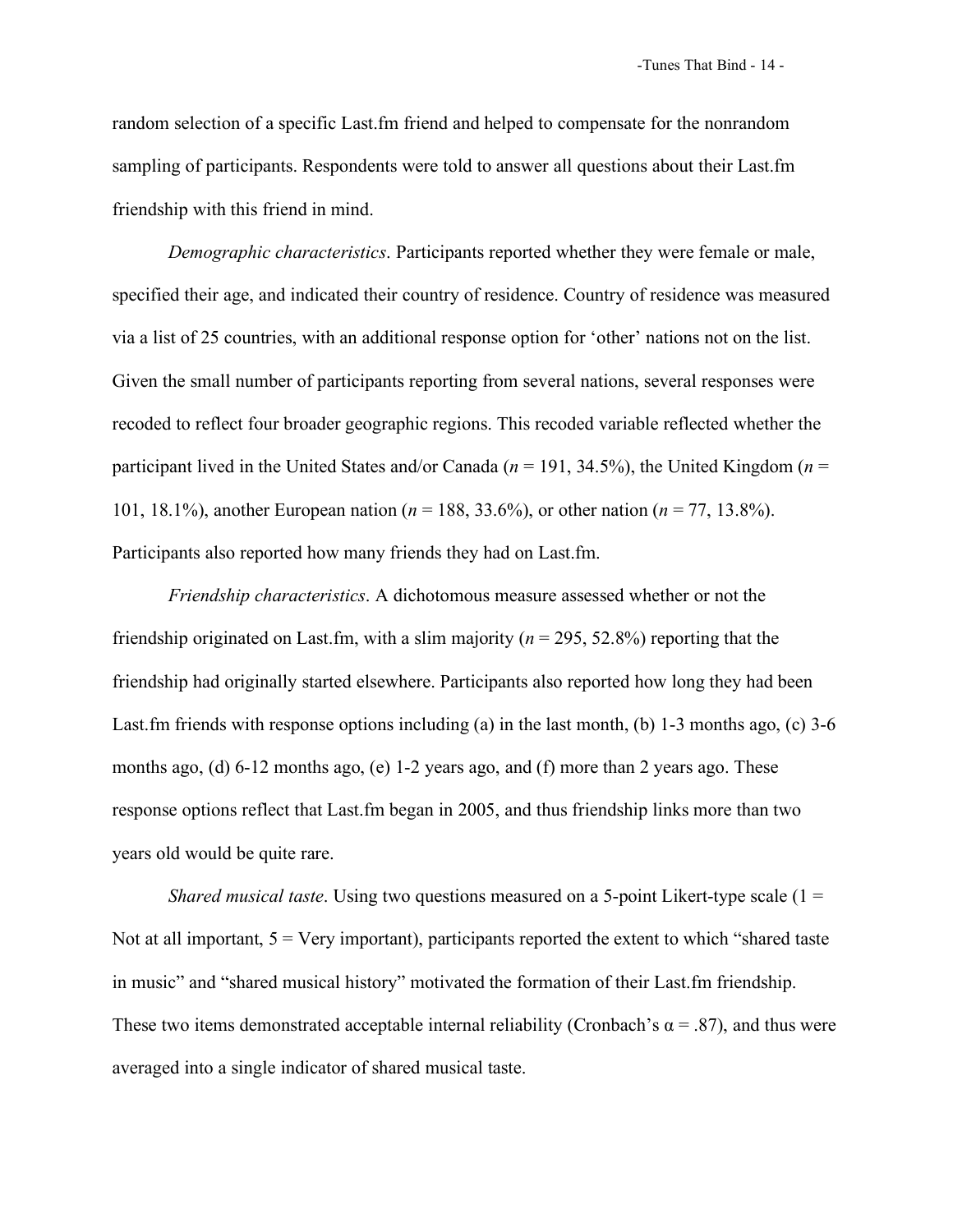*Media use*. Participants were presented with a list of communication media frequently used in personal relationships, including instant messaging, chat, email, messages on another website, telephone calls, telephone text messages, face-to-face conversation, and postcards or letters. Participants checked which of these media they used with this friend.

*Last.fm communication*. Frequency of Last.fm communication with this friend was assessed via six items measured on a five-point Likert-type scale  $(1 =$  Never,  $5 =$  Very often). Sample items included whether the participant "[visits] this person's Last.fm profile," "[writes] in this person's shoutbox," and "[comments] on this person's journal." These six items were submitted to exploratory factor analysis (EFA) using principal component factor analysis with varimax (i.e., orthogonal) rotation, using the .60/.40 criterion recommended by McCroskey and Young (1979) for item inclusion. The EFA procedure produced a unidimensional solution, with only one item ("Listen to this person's Last.fm radio") failing to load above .60 on the factor. After removing this item, both a principal components factor analysis and a maximum likelihood factor analysis produced comparable solutions for the five retained items, and thus these five items were averaged to produce a single variable indicating frequency of Last.fm communication.

*Relational development*. We used Chan and Cheng's (2004) modified version of Parks and Roberts' (1998) 18-item instrument to assess relational development. We chose this scale for its proven validity and reliability in both face-to-face and online contexts and in order to make our findings compatible with other studies. Responses were solicited using a five-point Likert scale. Although the scale was originally designed to assess multiple dimensions, all 18 items demonstrated such high internal reliability in this study ( $\alpha$  = .96) that they were combined into a single measure of relational development.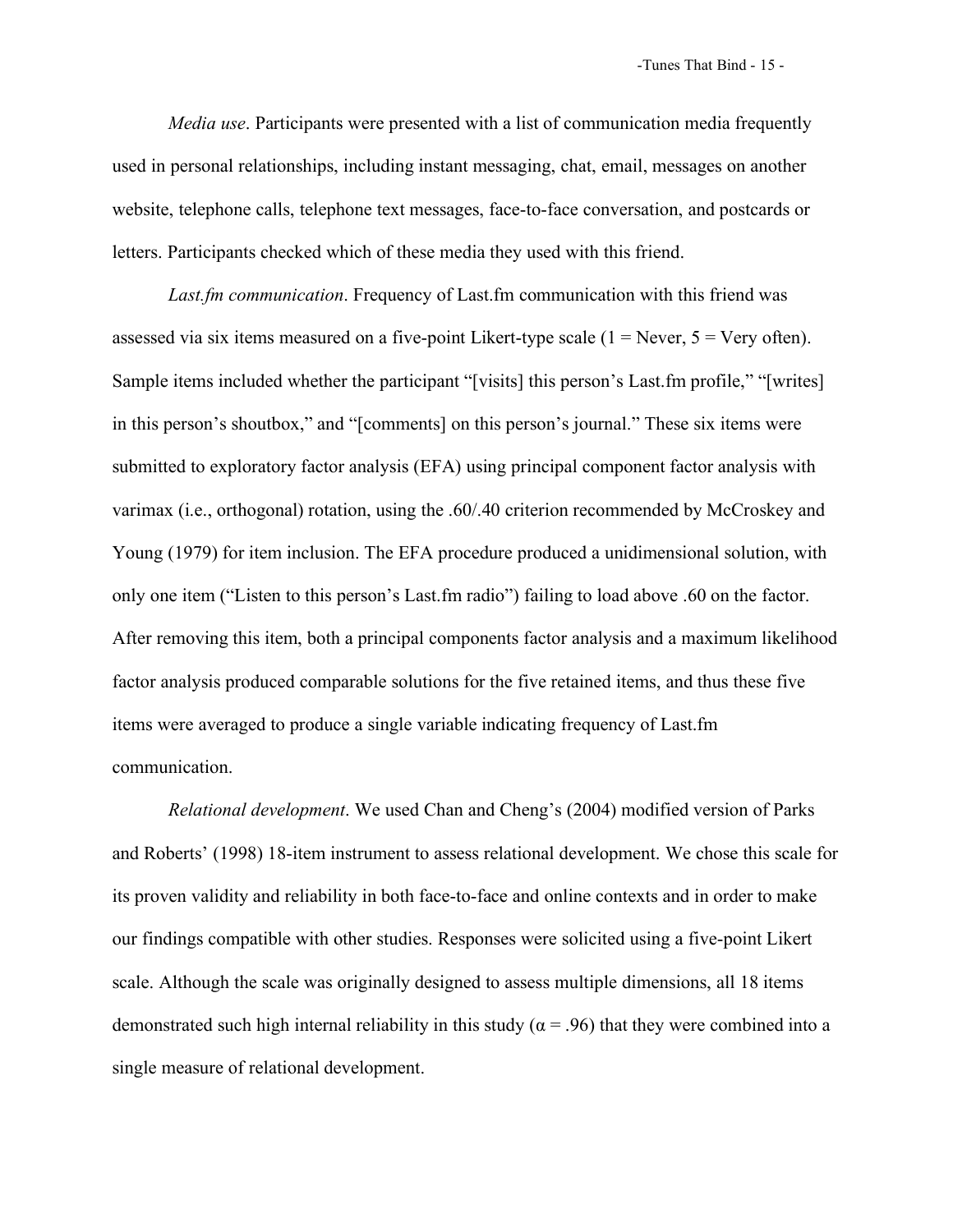#### Results

The first set of research questions addressed baseline descriptors of Last.fm friendships, including average number of friends (RQ1a), whether these friendships began on Last.fm (RQ1b), and how long these dyads had been Last.fm friends (RQ1c). Descriptive statistics reveal that participants had a mean of 26.03 (*SD* = 33.88) Last.fm friends, ranging from a maximum of 404 friends to a minimum of only one friend. The distribution of this variable deviated from the normal distribution (skewness  $= 4.58$ , kurtosis  $= 34.77$ ). Inspection of the histogram and descriptive statistics revealed that 96.3% of participants had fewer than 100 friends, and thus, the few outliers with more friends than this were not included in subsequent analyses involving this variable; this greatly reduced positive skew (skewness  $= 1.65$ , kurtosis  $= 2.95$ ). Among the specific friendships participants reported on, approximately half began on Last.fm ( $N = 263$ , 47.1%) and half did not ( $N = 295, 52.9%$ ). Most of these pairs had linked to each other on Last.fm relatively recently, within the last month  $(N = 51, 9.1\%)$ , the past one to three months (*N*  $= 124, 22.2\%$ ), the past three to six months (44.1%), or the past six to twelve months ( $N = 111$ , 19.9%); only a small number of participants reported linking to their partners one to two years ago  $(N = 26, 4.7\%)$ .

The second set of research questions investigated homophily in four domains: age (RQ2a), sex (RQ2b), geographic location (RQ2c), and shared musical interests (RQ2d). Though several participants did not report their friend's age ( $n = 89, 15.9\%$ ), among those who did, participant age and friend age were strongly correlated,  $r = .55$ ,  $p < .01$ . The chi-square statistic revealed no significant association between participant sex and friend sex,  $\chi^2 = 0.24$ ,  $p > .05$ . On geographic distance, a plurality of participants reported living in another country  $(N = 226)$ , 40.5%), though several reported living in the same country  $(N = 142, 25.4\%)$ , the same region of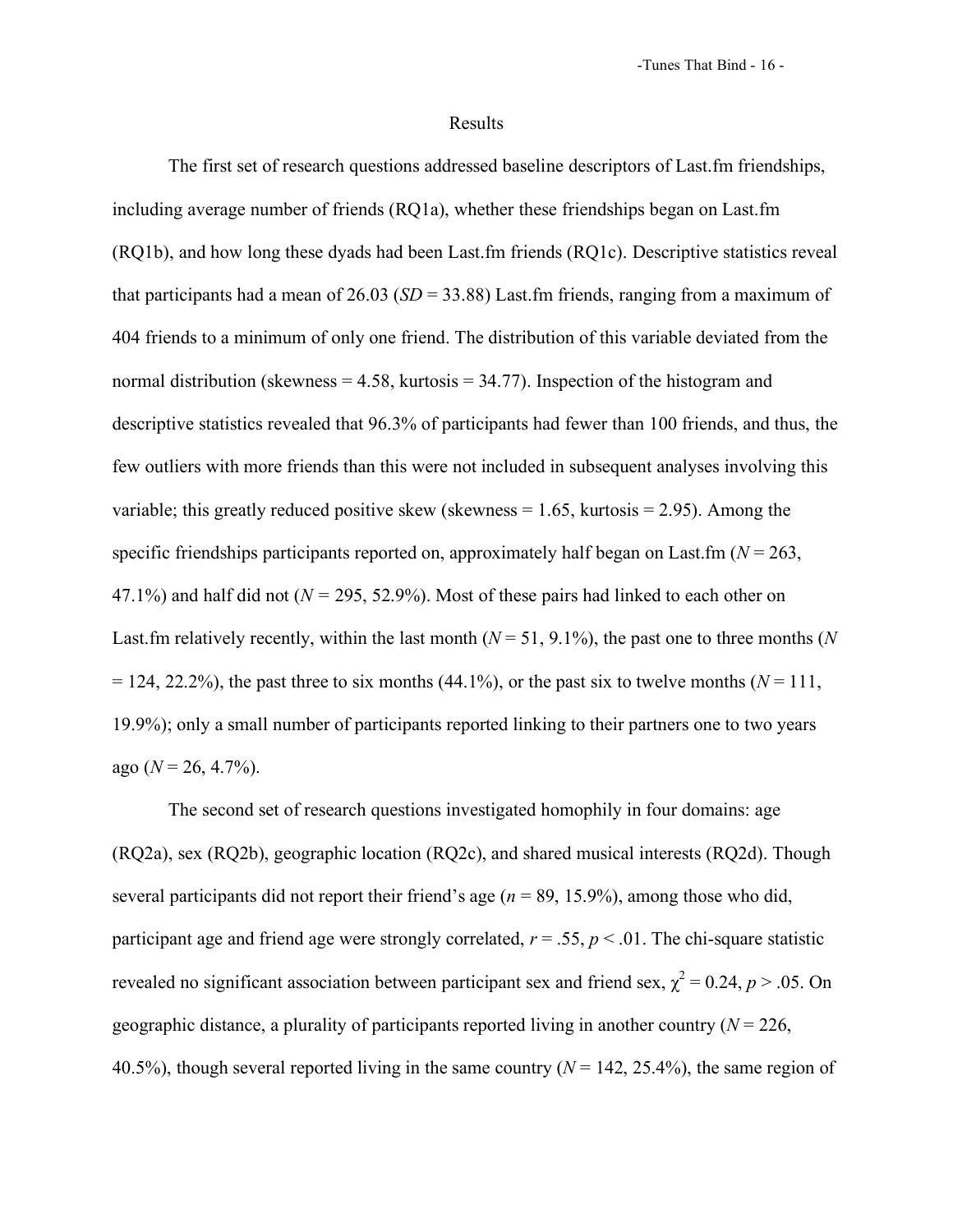a country ( $N = 57, 10.2\%$ ), or the same town ( $N = 90, 16.1\%$ ), with a handful of participants reporting that they lived in the same neighborhood as their friend  $(N = 27, 4.8\%)$ . Friendship pairs were likely to share musical taste, with a mean of 2.35  $(SD = 1.51)$  on a scale of 0 to 4. A one-sample *t*-test revealed that this value was significantly above the scale midpoint,  $t(557) =$ 5.40,  $p < 0.01$ .

Research question 3 asked whether demographic characteristics (i.e., participant age, friend age, participant sex, friend sex, and geographic region) are significantly associated with number of Last.fm friends (RQ3); likewise, research question 4 asked whether these demographic characteristics (as well as musical taste) are associated with the friendship originating on Last.fm. Correlational analysis revealed that participant age (*r* = .02, *p* > .05) and sex ( $r = .08$ ,  $p > .05$ ) were not significantly associated with number of Last.fm friends. Similarly, a one-way analysis of variance (ANOVA) revealed that number of friends did not differ across the four general geographic regions,  $F(3, 515) = 1.48$ ,  $p > .05$ . In contrast, several demographic characteristics were significantly associated with whether friends met on Last.fm; specifically, being an older participant ( $r = .14$ ,  $p < .01$ ), having an older friend ( $r = .10$ ,  $p < .05$ ), sharing musical taste ( $r = .35$ ,  $p < .01$ ), and having a male friend ( $r = .10$ ,  $p < .05$ ) were positively associated with meeting on Last.fm. Probing the sex finding revealed that cross-sex friends were more likely to meet on Last.fm ( $r = 0.26$ ,  $p < 0.01$ ). An univariate ANOVA revealed a significant difference between geographic regions on whether friends met on Last.fm,  $F(3, 554) = 3.28$ ,  $p <$ .05, partial  $\eta^2$  = .02, with Tukey post hoc tests indicating that Americans were significantly more likely to have met friends on Last.fm than Europeans (mean difference  $= 0.15$ ,  $p < .05$ ).

The next set of research questions addressed the extent to which Last.fm friendships are characterized by the use of multiple media. The first two research questions in this set asked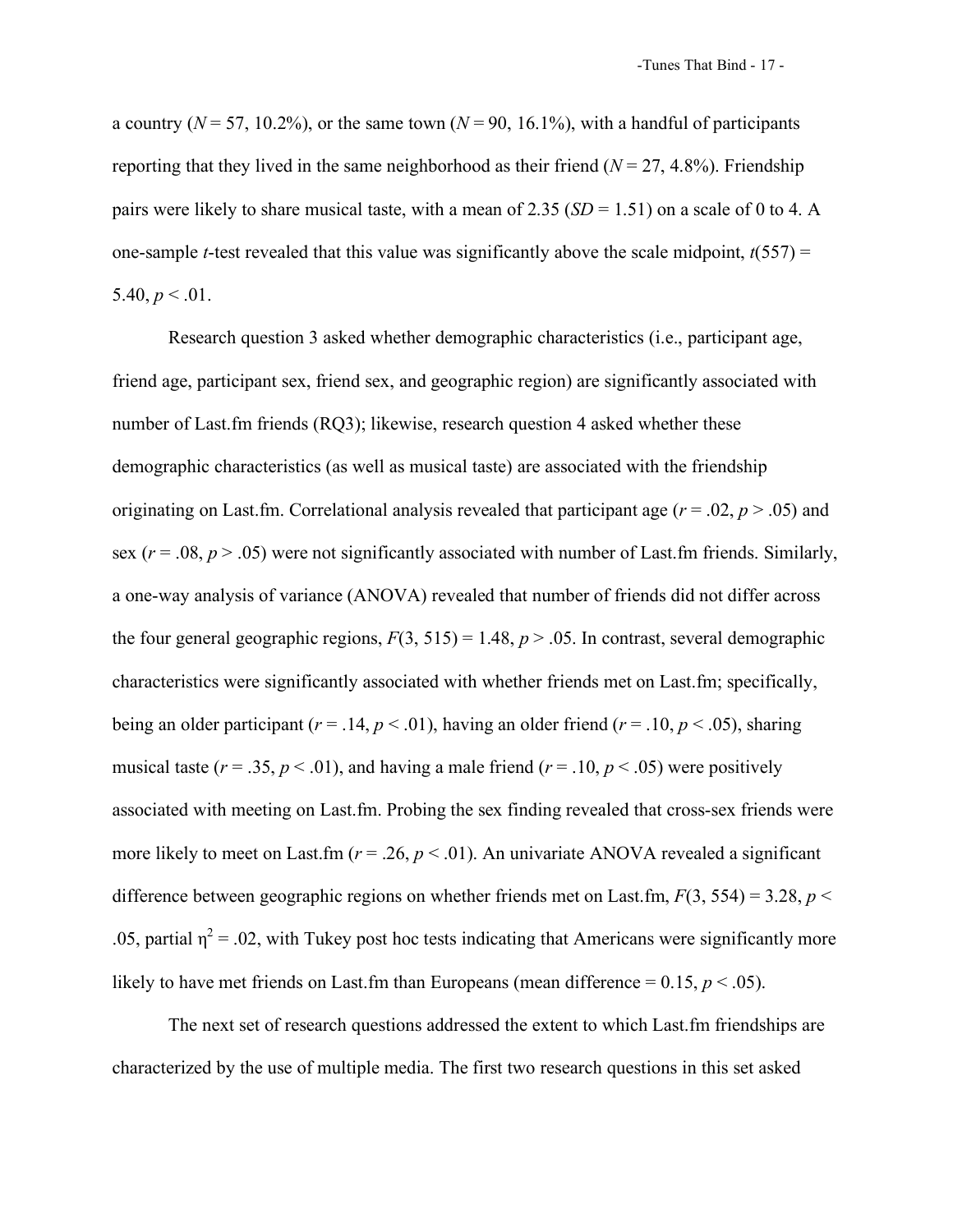about the frequency of use of various media (RQ5a) and the extent to which use of one medium is associated with use of other media (RQ5b). As Table 1 indicates, participants were most likely to communicate with their friend outside of Last.fm via IM ( $n = 235$ ; 42.0%), other websites ( $n =$ 194; 34.7%), face-to-face (*n* = 187; 33.55%), and e-mail (*n* = 175; 31.3%). Friends reported using a mean of 2.13 media other than Last.fm  $(SD = 2.23)$ , though several participants indicated that Last.fm was their only form of communication with their friend  $(n = 177; 31.5%)$ . Almost all correlation coefficients amongst the media use variables were statistically significant and positive, with especially strong associations between texting and telephone calls ( $r = .67$ ,  $p <$ .01), face-to-face and telephone calls ( $r = .62$ ,  $p < .01$ ), telephone calls and IM ( $r = .51$ ,  $p < .01$ ), and texting and IM ( $r = .51$ ,  $p < .01$ ).

Research question 5c addressed whether demographic and relational characteristics are associated with media use. Table 2 presents these associations. Though participant and friend sex generally were not associated with media use, cross-sex friends were more likely to communicate via Last.fm ( $r = .13$ ,  $p < .01$ ) and less likely to communicate face-to-face ( $r = .21$ ,  $p < .01$ ), on the telephone ( $r = -.12$ ,  $p < .01$ ), or on other websites ( $r = -.13$ ,  $p < .01$ ). Overall, communicating outside Last.fm was inversely associated with friends' ages, geographic distance, and shared musical interest. However, Last.fm communication was positively associated with geographic distance  $(r = .11, p < .01)$  and shared musical interest  $(r = .24, p < .01)$ .

# *Relational Development*

Research question 6a addressed relational development. Participants reported a mean of 1.74 ( $SD = 0.96$ ) on the relational development scale ( $0 =$ minimum,  $4 =$ maximum), with a onesample *t*-test revealing that this mean is significantly below the scale midpoint,  $t(558) = -6.30$ , *p*  $\leq .01$ .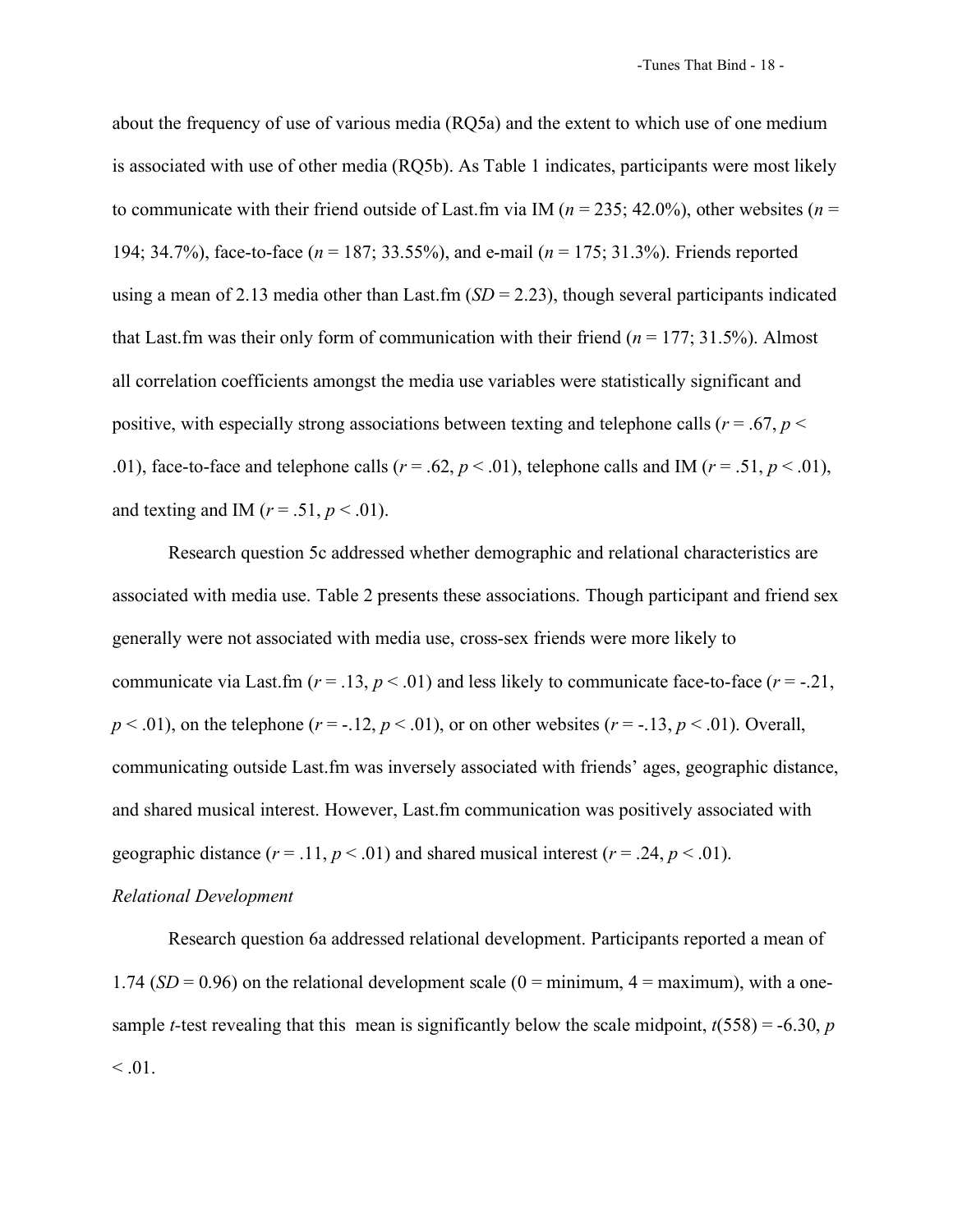The final set of research questions addressed whether demographic characteristics (RQ6b), relational characteristics (RQ6c, 6d, & 6e), and communication behavior (RQ6f) predict relational development. These research questions were examined via hierarchical multiple regression, with relational development as the criterion variable. The first step of the hierarchical regression analysis entered demographic predictors: (a) dummy codes representing geographic location in the United States, the United Kingdom, Europe, or other country, (b) the participant's sex, (c) the friend's sex, and (d) the participant's age. As Table 3 reports, this first step explained a significant amount of variance in relational development, Δ*F*(6, 540) = 3.95, *p* < .01, although the effect size was modest, explaining only 4.2% of the variance. Within this step, only the variable contrasting the United States and Europe significantly predicted relational development,  $t = 3.48$ ,  $p < 0.01$ , with Europeans demonstrating slightly higher relational development (*M* = 1.98,  $SD = 0.95$ ) than those in the United States ( $M = 1.63$ ,  $SD = 0.95$ ). Participant age approached significance as an inverse predictor of relational development,  $t = -1.83$ ,  $p < .07$ .

The second step entered variables assessing relational characteristics of the dyad, including (a) how long ago they became friends on Last.fm, (b) whether they first met on Last.fm, (c) the friend's geographic location, (d) whether the friends were a same-sex or crosssex dyad, and (e) shared musical taste. Entering these variables produced a significant change in variance explained,  $\Delta F(4, 536) = 29.26$ ,  $p < .01$ , increasing the total variance explained to 21.4%. Univariate results indicated that four relational variables significantly predicted relational development, with heightened relational development associated with longer Last.fm friendships, friendships that did not meet on Last.fm, friends with closer geographic proximity, and cross-sex friendships (see Table 3).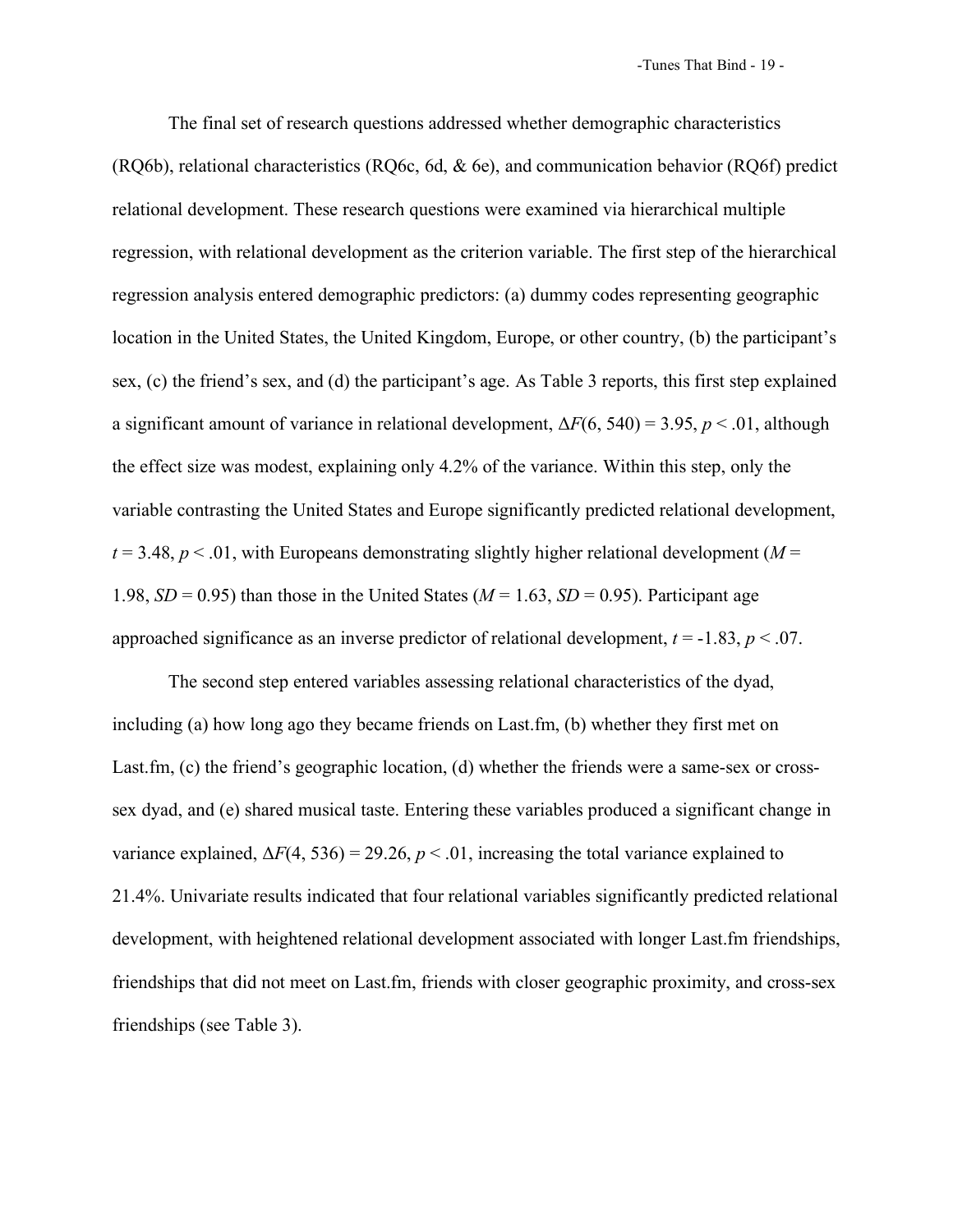-Tunes That Bind - 20 -

The third step entered eight dichotomous variables indicating whether the dyad communicated using a specific medium, including (a) face-to-face, (b) telephone calls, (c) telephone text messages, (d) e-mail, (e) chat, (f) instant messaging, (g) messages on another website, and (h) postcards or letters. This step was significant,  $\Delta F(8, 528) = 64.06$ ,  $p < .01$ , greatly increasing the variance explained to 60.1%. Univariate analyses revealed that all media use variables significantly predicted relational closeness with the exception of chat, which approached but did not achieve statistical significance (see Table 3). It is also worth noting that, with the exception of being cross-sex friends, no relationship-level predictors were significant in this step, despite being so in the second step. Thus, it appears that these relationship-level predictors do not significantly predict relational closeness when communication media use is taken into account.

The fourth and final step tested whether communicating via Last.fm explained variance beyond that already explained by demographic, relational, and communicative variables. Only frequency of Last.fm communication was entered in this step, significantly increasing the variance explained to 64.2%,  $\Delta F(1, 527) = 60.98$ ,  $p < .01$ . All other media use variables also significantly predicted relational closeness in this final step except for chat and postcards/letters. Other significant predictors in the final step included friend's sex, whether the friends met through Last.fm, and whether the friends were same-sex or cross-sex friends (see Table 3). Interestingly, meeting through Last.fm was not a significant predictor in the third step. Thus, it seems that both meeting through Last.fm and frequency of Last.fm contact predict relational closeness when both variables are taken into account.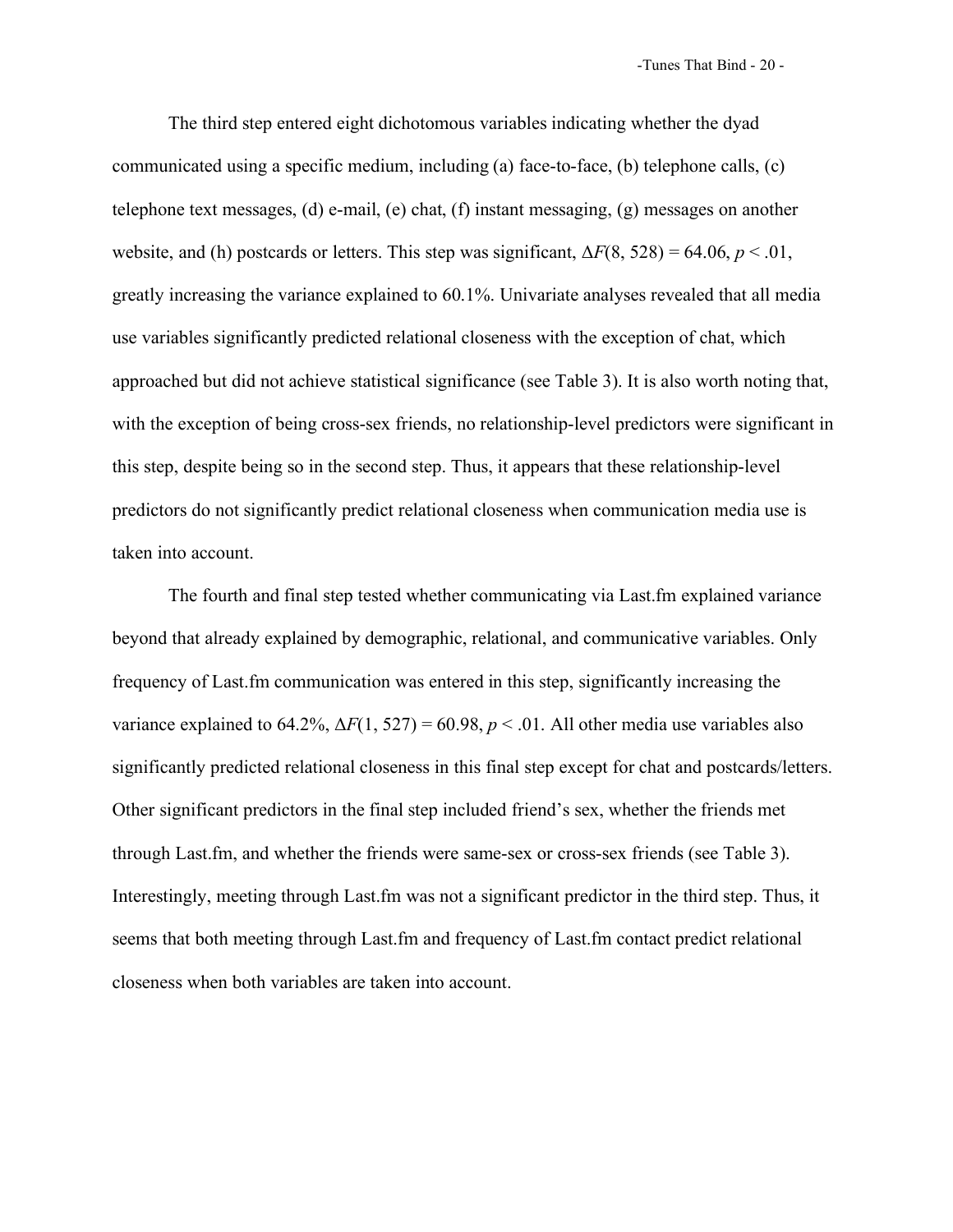## Discussion

We began the paper with Last.fm's announcement that they were using the concept of "musical soulmates" to rework their neighbours algorithm. Though they used the language of romantic love to describe the match between two people with shared musical taste, the evidence from our study suggests that finding close relationships, let alone true love, via Last.fm is far from the norm. In general, Last.fm emerged as a weak but meaningful component of relationships. Participants reported having far fewer friends on Last.fm than previous studies have found in other SNSs (e.g. Baron, 2008; Ellison et al, 2007). Furthermore, despite some strong relationships -- including an engaged couple who had met on the site and a parent/child pair -- on average, the development of Last.fm friendships was below the midpoint of the scale, suggesting moderately weak ties. At the same time, though, those who used Last.fm to communicate with their partner were more likely to have more developed relationships, suggesting the potential of the site to contribute to relational development or to buttress alreadystrong relationships with an additional means of connection.

One purpose of this study was to determine the relative role of homophily in SNS relationship formation and development. We found that friendship pairs most often shared musical taste and were similar in age. On the other hand, they were often from different geographical regions, with only 21% living in the same town as their Last.fm friend and 41% living in another country. They were also as likely to be cross-sex and same-sex pairs, adding further evidence to others' claims (e.g. Parks & Roberts, 1998) that the internet may foster more cross-sex friendships than face-to-face interaction affords. This conclusion is furthered by our finding that cross-sex pairs were the only group most likely to meet on Last.fm and communicate exclusively through the site.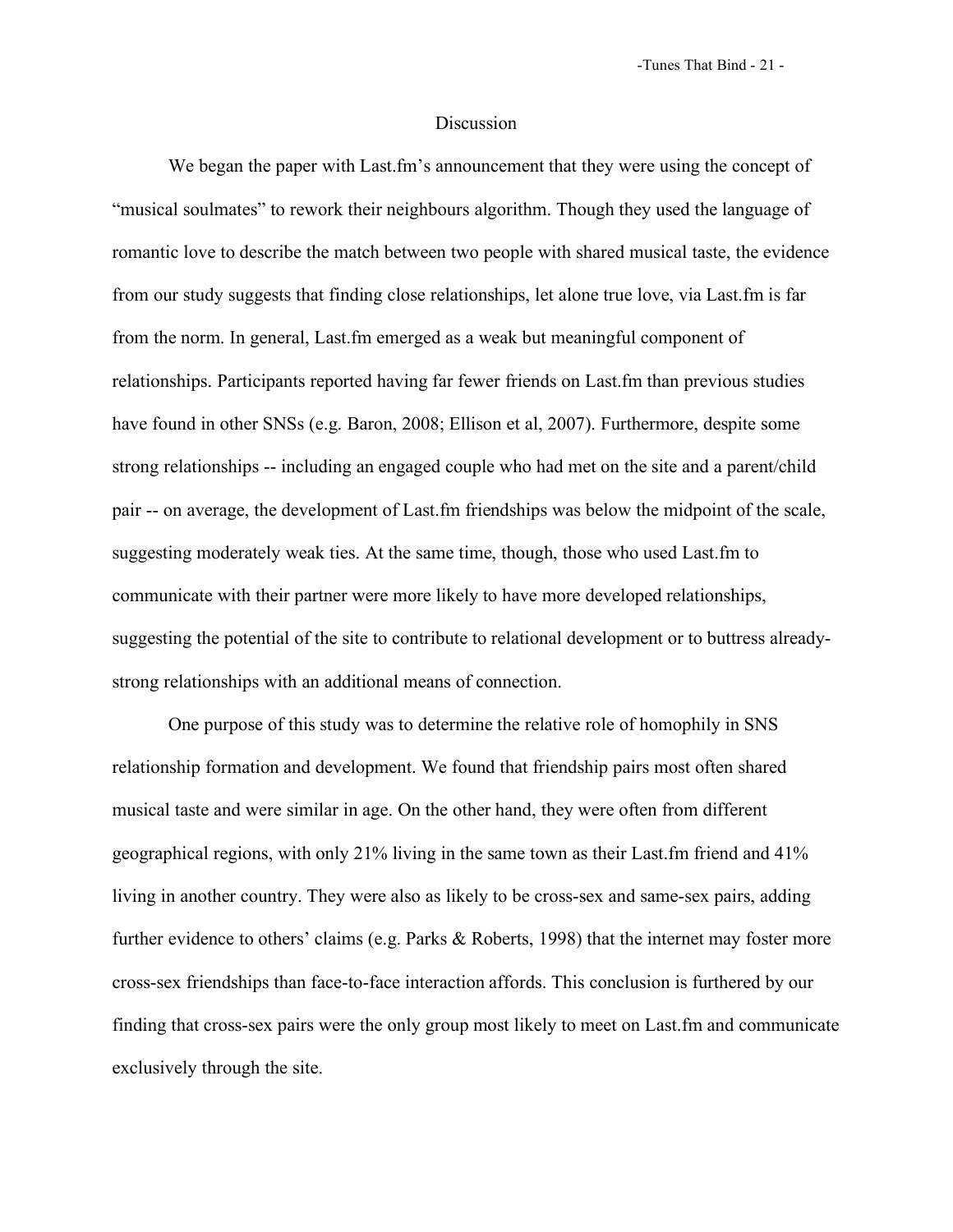Though one might predict that shared musical taste would predict friendship strength given the subcultural identities tied up in music, we found that shared taste motivated friendship formation on the site and communication through the site, but did not correlate with greater relational development. This suggests that shared interests in SNSs may trigger new connections and interactions, but that such specialized relationships may remain weak unless they are extended beyond the site. This would be in keeping with arguments such as Wellman and Gulia (1999) that the internet fosters specialized weak ties.

We found two main demographic differences in friendships. Regarding geographical region, Americans were more likely to have met friends on Last.fm than were Europeans, and, on average, Europeans considered their relationships more developed than did Americans. The small number of people from other regions, and the fact that we were forced to collapse many nations into single variables leave more questions than answers about the significance of this finding, but it piques curiosity about the roles of culture in shaping interpersonal internet use for future research to address. We also found that older participants and those with older friends were more likely to have met via Last.fm, suggesting that the internet may indeed foster relationships across lines that have made friendship creation difficult offline. This finding also suggests that SNSs, and the internet more generally, may be used differently by older adults who may meet fewer new people and have less access to those with similar tastes in offline life. We should be wary about assuming that research done with teenage or college-aged young people generalizes to other age groups.

Our most important findings may be those related to media multiplexity, a theory which these data strongly support. In our analysis, relational development was not only positively correlated with the number of media used, but the inclusion of this variable also erased the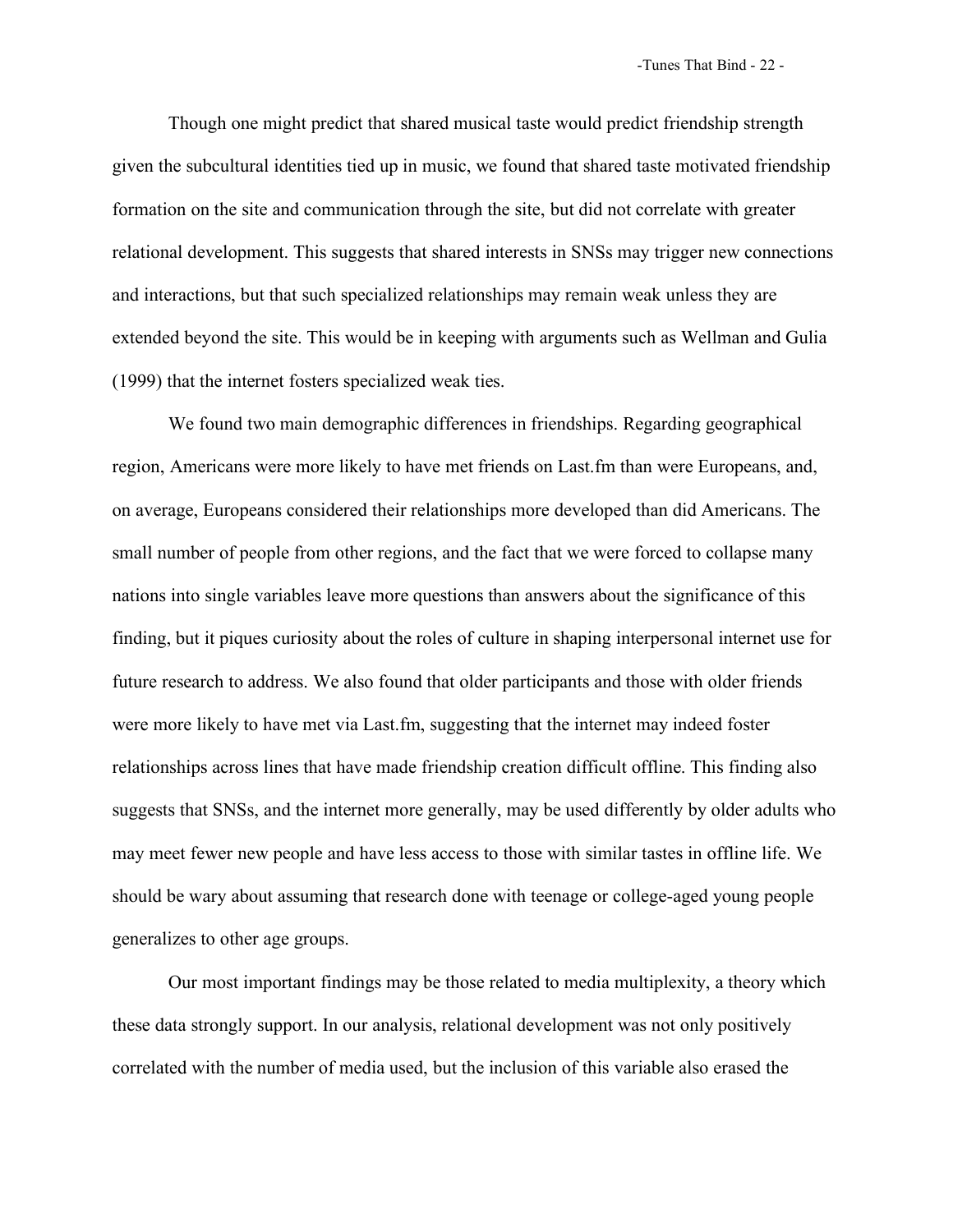predictive value of all relationship level variables other than cross-sex partnership. Furthermore, each form of online interaction except for chat contributed uniquely to relational development. This points to the importance of disaggregating the internet and considering each mode of online interaction separately. The fact that all forms of interaction via Last.fm collapsed into a single variable, however, suggests that there may be limits to such disaggregation.

## Conclusion

Our goal in this paper was to provide insight into the nature of friendship in social network sites and the role of such sites in the broader communication landscape of their friendships. Our findings suggest that SNSs may launch new connections, but that in order for these to develop into richly developed relationships, people must communicate through other means as well. Indeed, the more ways they communicate, the stronger the relationship is likely to be. Communicating via SNSs, whether one met on the site or off, is related to relational strength, however, suggesting that fears of SNSs lessening the value of friendship are misplaced. If anything, our findings suggest that ties on SNSs are just one piece of relationships that are connected in many other ways as well. This should caution anyone against making strong claims about friendships in SNSs without considering the other ways in which partners communicate.

Our study is not without limitations. The sample is weighted toward those who are heavily involved with the site. This may mean that for those who are less involved, the relationships would, on average, be weaker. We also were limited in our ability to compare geographic regions, and human subjects concerns prevented us from being able to contrast teens directly with adults. Future research should explore these variables more fully. Finally, we looked at only one SNS. Our findings point to the importance of considering multiple sites in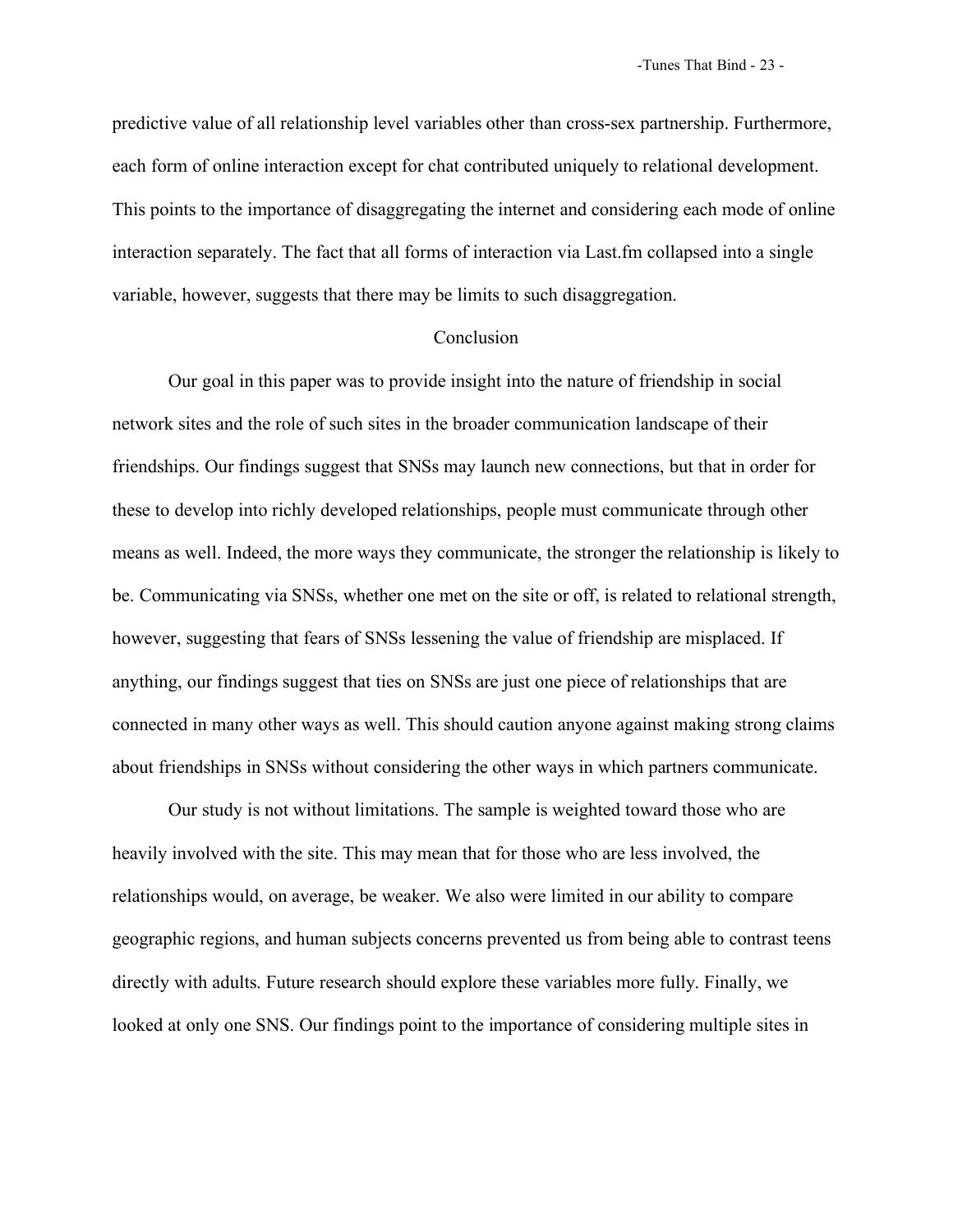conjunction with one another and with communication offline. We hope that this paper will inspire others to do just that.

# References

Adamic, L. A., Büyükkökten, O. & Adar, E. (2003) 'A social network caught in the Web', *First Monday*, vol. 8, no. 6.

http://www.firstmonday.org/issues/issue8\_6/adamic/index.html [August 27, 2008].

Baron, N. (2008) *Always On: Language in an Online and Mobile World*, New York, Oxford.

Baym, N., Zhang, Y. B. & Lin, M. (2004) 'Social interactions across media: interpersonal communication on the internet, telephone, and face-to-face', *New Media & Society*, vol. 6, no. 3, pp. 299-318.

Baym, N. K., Zhang, Y. B., Kunkel, A., Ledbetter, A. & Lin, M.-C. (2007) 'Relational quality and media use in interpersonal relationships', *New Media & Society*, vol. 9, no. 5, pp. 735-752.

Boneva, B. & Kraut, R. (2002) 'Email, gender, and personal relationships', in *The Internet in Everyday Life*, ed. B. Wellman & C. Haythornthwaite, Blackwell, Malden, MA, pp. 404-430.

boyd, d. m. & Ellison, N. B. (2007) 'Social network sites: Definition, history, and scholarship', *Journal of Computer-Mediated Communication*, vol. 13, no. 1. http://jcmc.indiana.edu/vol13/issue1/boyd.ellison.html [August 27, 2008].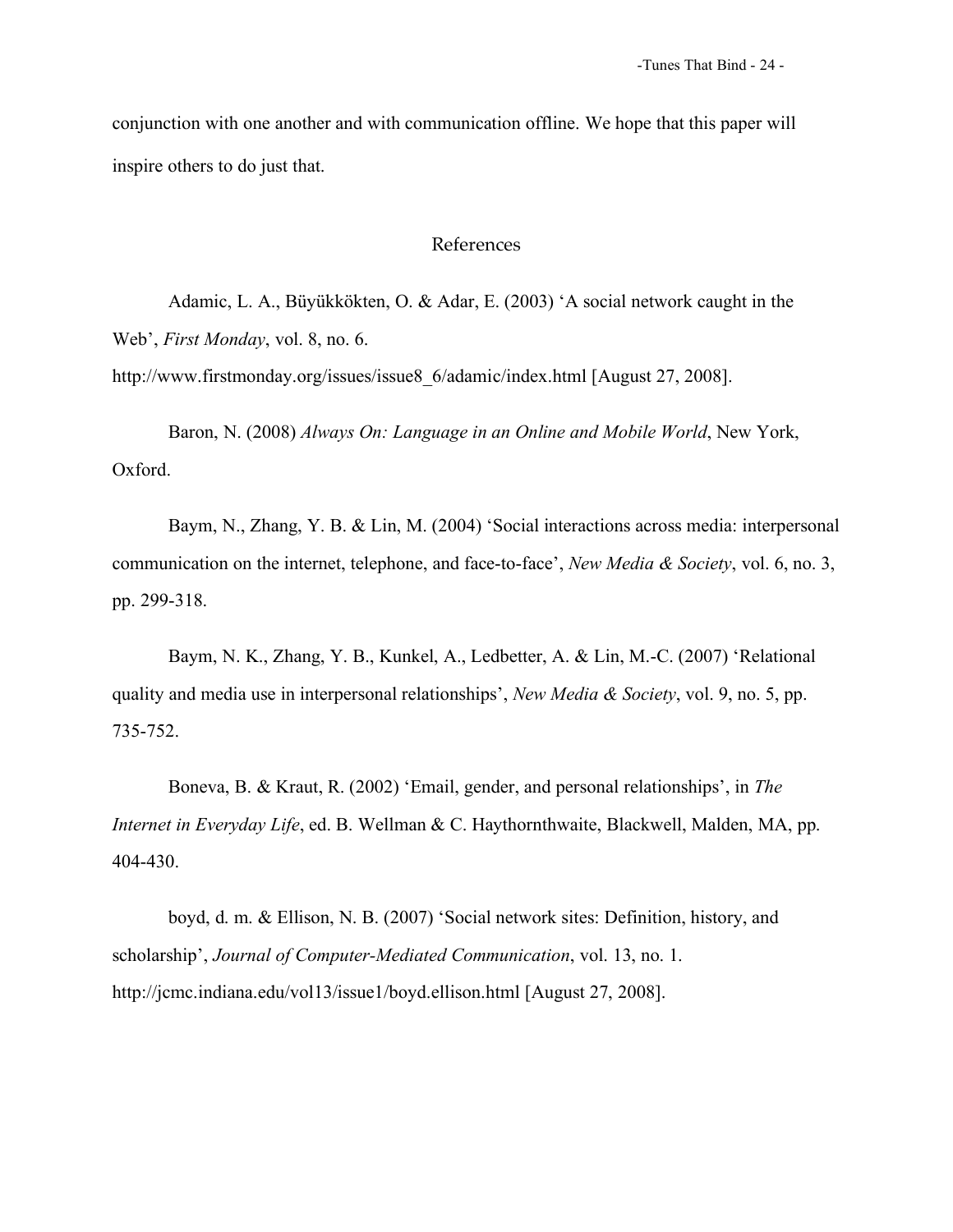boyd, d. (2006) 'Friends, Friendsters, and Top 8: Writing community into being on social network sites', *First Monday*, vol. 11, no. 12.

http://www.firstmonday.org/issues/issue11\_12/boyd/ [August 27, 2008]

Chan, D. K. S. & Cheng, G. H. L. (2004) 'A comparison of offline and online friendship qualities at different stages of relationship development', *Journal of Social and Personal Relationships*, vol. 21, no. 3, pp. 305-320.

Chen, W., Boase, J. & Wellman, B. (2002) 'The global villagers: Comparing internet users and uses around the world', in *The Internet in Everyday Life*, ed. B. Wellman & C. Haythornthwaite, Blackwell, Malden, MA, pp. 74-113.

Dimmick, J., Kline, S. L. & Stafford, L. (2000) 'The gratification niches of personal email and the telephone: Competition, displacement, and complementarity', *Communication Research*, vol. 27, no. 2, pp. 227-248.

Donath, J. (2007) 'Signals in social supernets', *Journal of Computer-Mediated Communication*, vol. 13, no. 1. http://jcmc.indiana.edu/vol13/issue1/donath.html [August 27, 2008]

Ellison, N., Steinfield, C. & Lampe, C. (2007) 'The benefits of Facebook "friends": Exploring the relationship between college students' use of online social networks and social capital', *Journal of Computer-Mediated Communication*, vol. 12, no. 3. http://jcmc.indiana.edu/vol12/issue4/ellison.html [August 27, 2008].

Fono, D., & Raynes-Goldie, K. (2006) 'Hyperfriendship and beyond: Friends and social norms on LiveJournal', in *Internet Research Annual Volume 4: Selected Papers from the AOIR Conference,* ed. M. Consalvo & C. Haythornthwaite, Peter Lang, New York, pp. 91-103.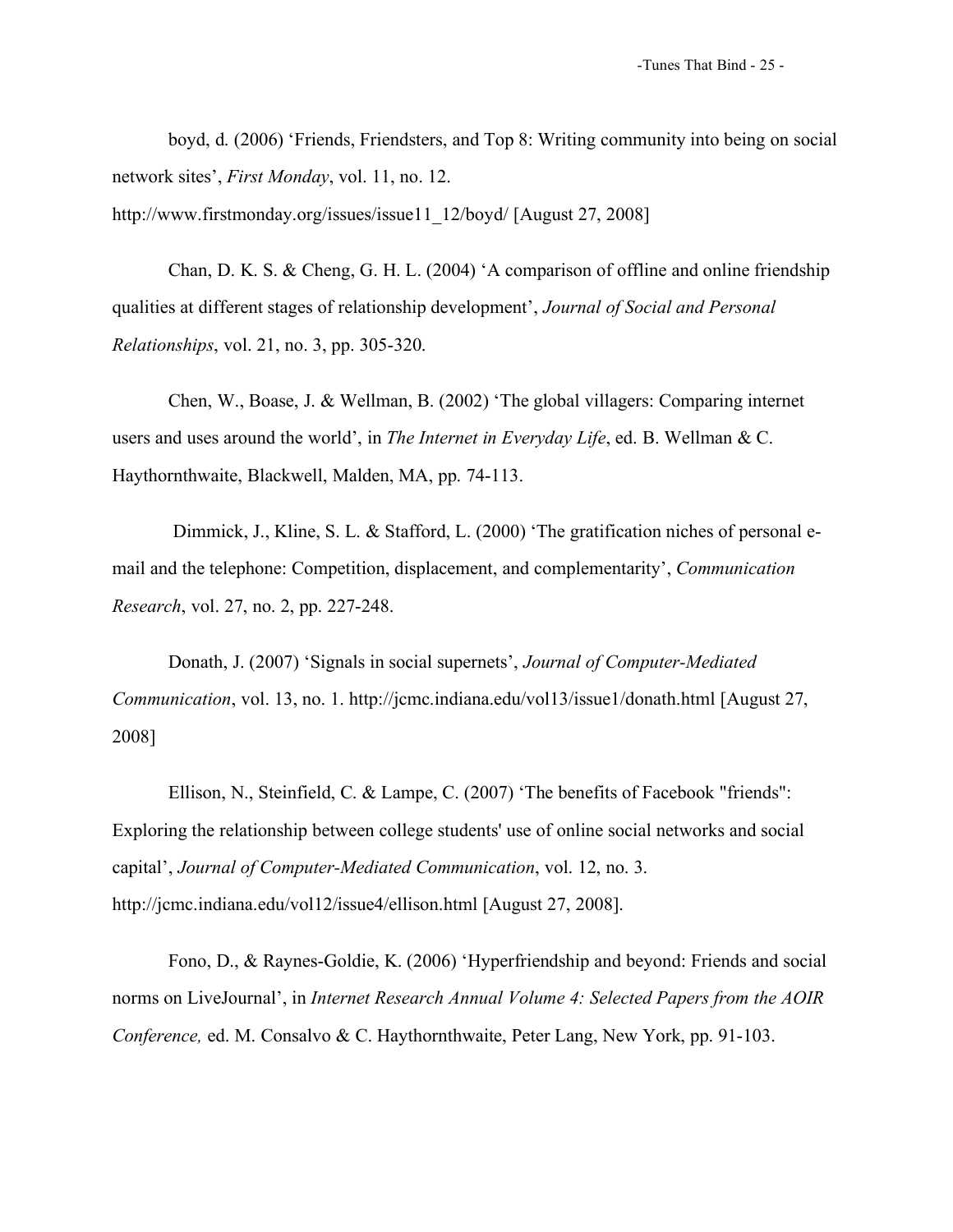Fragoso, S. (2006) 'WTF a crazy Brazilian invasion', in *Proceedings of CATaC 2006*, ed. F. Sudweeks & H. Hrachovec, Murdoch University, Murdoch, Australia, pp. 255-274.

Gilbert, E., Karahalios, K. & Sandvig, C. (2008) 'Red space, blue space: The impact of rural life on social software', CHI, Florence, Italy.

Golder, S. A., Wilkinson, D. & Huberman, B. A. (2007) 'Rhythms of social interaction: Messaging within a massive online network', in *Proceedings of Third International Conference on Communities and Technologies*, ed. C. Steinfield, B. Pentland, M. Ackerman & N. Contractor, Springer, London, pp. 41-66.

Gross, R. & Acquisti, A. (2005) 'Information revelation and privacy in online social networks', in *Proceedings of WPES'05*, ACM, Alexandria, VA, pp. 71-80.

Hargittai, E. (2007) 'Whose space? Differences among users and non-users of social network sites', *Journal of Computer-Mediated Communication*, vol. 13, no. 1. http://jcmc.indiana.edu/vol13/issue1/hargittai.html [August 27, 2008].

Haythornthwaite, C. & Wellman, B. (2002) 'The internet in everyday life: An introduction', in *The Internet in Everyday Life*, ed. B. Wellman & C. Haythornthwaite, Blackwell, Malden, MA, pp. 3-41.

Haythornthwaite, C. (2005) 'Social networks and internet connectivity effects', *Information, Communication, & Society*, vol. 8, no. 2, pp. 125-147.

Heer, J. & boyd, d. (2005) 'Vizster: Visualizing online social networks', in *Proceedings of Symposium on Information Visualization*, IEEE, Minneapolis MN, pp. 33-40.

Henry, F. (2007). 'How do you define a friend?', *Newhouse News Service*, 15 January [accessed through Lexis-Nexis, September 28, 3007].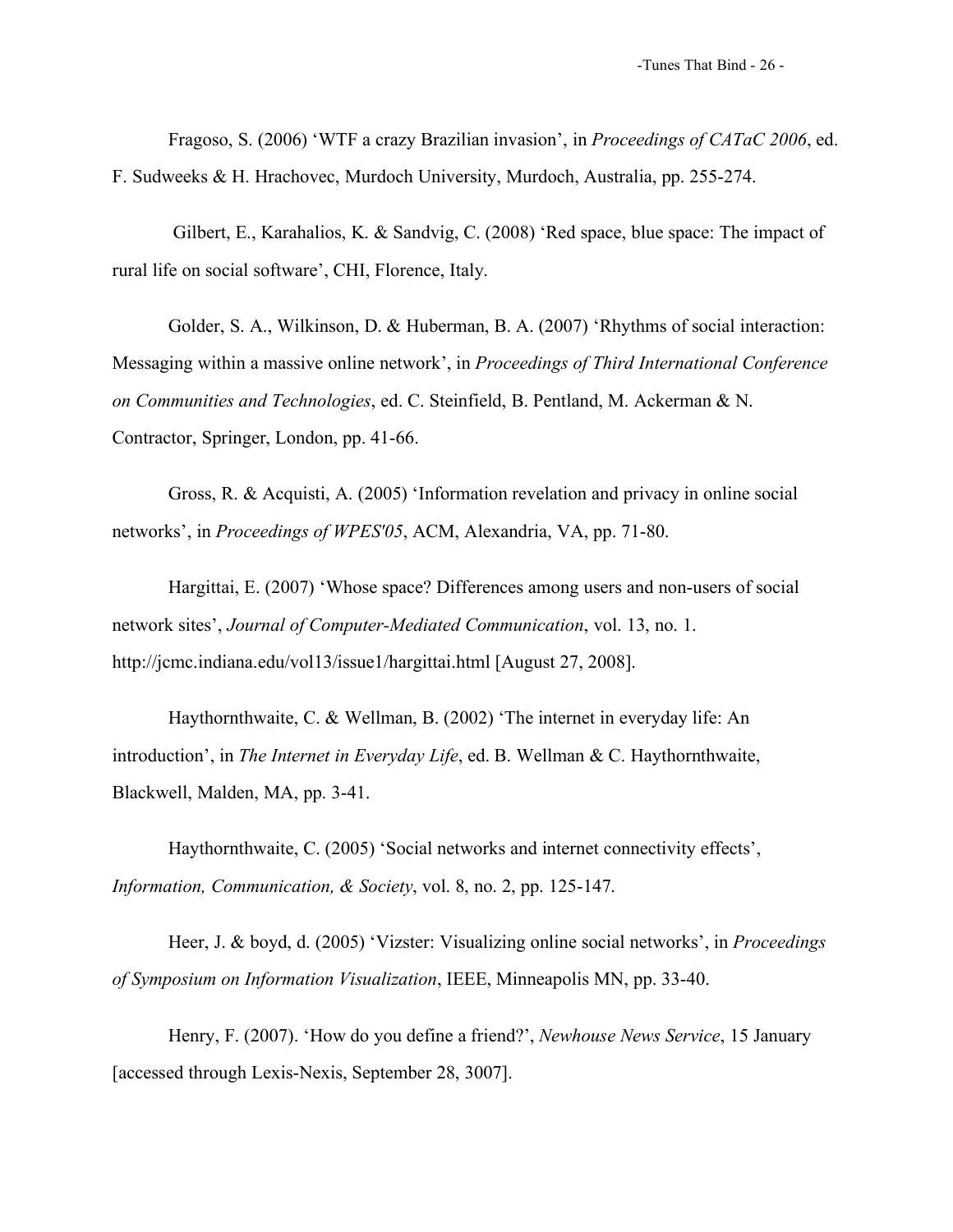Katz, J. E. & Rice, R. E. (2002) 'Project Syntopia: Social consequences of internet use', *IT & Society*, vol., no.1, pp. 166-179.

http://www.stanford.edu/group/siqss/itandsociety/v01i01/v01i01a11.pdf#search=%27The%20Sy ntopia%20Project%27 [August 27, 2008]

Kendall, L. (2002) *Hanging Out in the Virtual Pub: Masculinities and Relationships Online*, University of California Press, Berkeley, CA.

Kim, K.-H. & Yun, H. (2007) 'Cying for me, Cying for us: Relational dialectics in a Korean social network site', *Journal of Computer-Mediated Communication*, vol. 15, no. 1. http://jcmc.indiana.edu/vol13/issue1/kim.yun.html [August 27, 2008].

Lampe, C., Ellison, N. & Steinfeld, C. (2007) 'A familiar Face(book): Profile elements as signals in an online social network', in *Proceedings of Conference on Human Factors in Computing Systems*, ACM Press, New York, pp. 435-444.

Ledbetter, A. M. (in press) 'Family communication patterns and relational maintenance behavior: Direct and mediated associations with closeness in friendships', *Human Communication Research*.

Levy, M. (2008, 22 August). Musical Soulmates. Last.hq blog, http://blog.last.fm/2008/08/22/musical-soulmates.

Liu, H. (2007) 'Social network profiles as taste performances', *Journal of Computer-Mediated Communication*, vol. 13, no. 1. http://jcmc.indiana.edu/vol13/issue1/liu.html [August 27, 2008].

Liu, H., Maes, P. & Davenport, G. (2006) 'Unraveling the taste fabric of social networks', *International Journal on Semantic Web and Information Systems*, vol. 2, no. 1, pp. 42-71.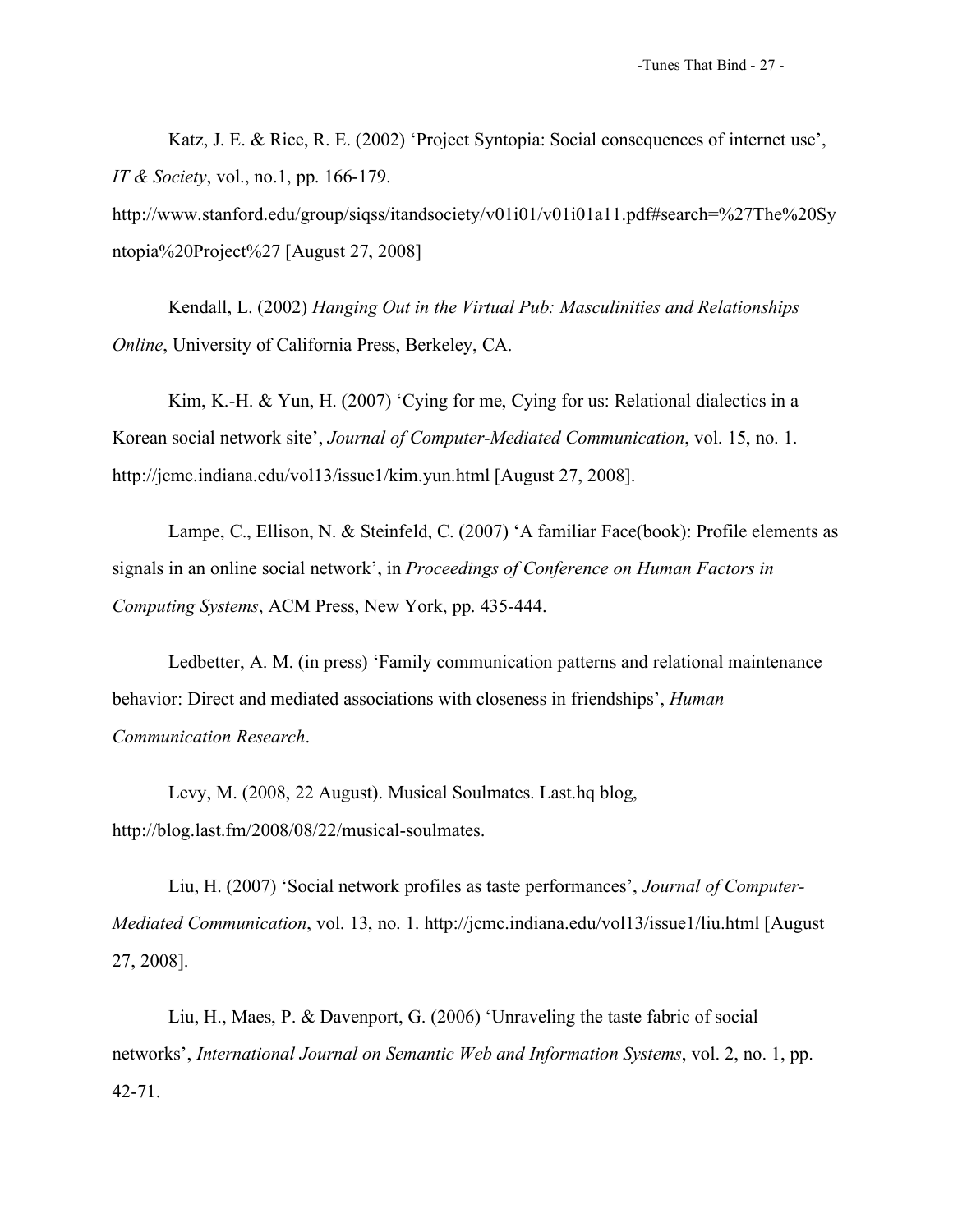Marvin, C. (1988) *When Old Technologies Were New,* Oxford, New York.

Matei, S. & Ball-Rokeach, S. (2002) 'Belonging in geographic, ethnic, and Internet spaces', in *The Internet in Everyday Life*, ed. B. Wellman & C. Haythornthwaite, Blackwell, Malden, MA, pp. 404-430.

McCroskey, J. C. & Young, T. J. (1979) 'The use and abuse of factor analysis in communication research', *Human Communication Research,* vol. 5, no. 4, pp. 375-382.

McCroskey, L. L., McCroskey, J. C. & Richmond, V. P. (2005) 'Analysis and improvement of the measurement of interpersonal attraction and homophily', *Communication Quarterly,* vol. 54, no. 1, pp. 1-31.

McKenna, K. Y. A. & Barge, J. A. (2000) 'Plan 9 from cyberspace: The implications of the internet for personality and social psychology', *Personality and Social Psychology Review,* vol. 4, no. 1, pp. 57-75.

McKenna, K. Y. A., Green, A. S. & Gleason, M. E. J. (2002) 'Relationship formation on the Internet: What's the big attraction?', *Journal of Social Issues*, vol. 58, no. 1, pp. 9-31.

McPherson, M., Smith-Lovin, L. & Cook, J. (2001) 'Birds of a feather: Homophily in social networks', *Annual Review of Sociology*, vol. 27, pp. 415-444.

Parks, M. R. (2006) *Personal Relationships and Personal Networks*. Lawrence Erlbaum.

Parks, M. R. & Floyd, K. (1996) 'Making friends in cyberspace', *Journal of Communication,* vol. 46, no. 1, pp. 80-97.

Parks, M. R. & Roberts, L. D. (1998) '"Making MOOsic": The development of personal relationships on line and a comparison to their offline counterparts', *Journal of Social and Personal Relationships,* vol. 15, no. 4, pp. 517-537.